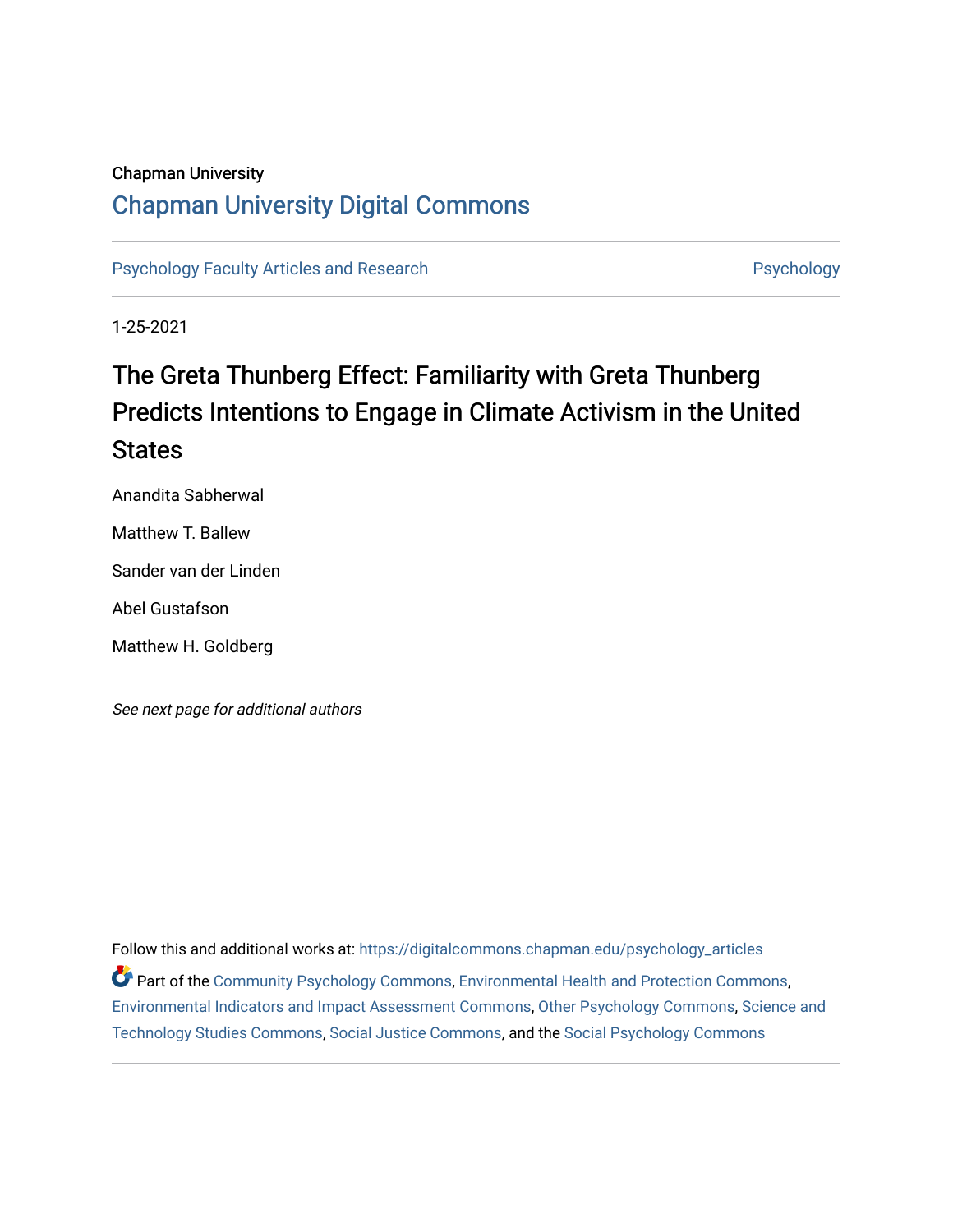## The Greta Thunberg Effect: Familiarity with Greta Thunberg Predicts Intentions to Engage in Climate Activism in the United States

## **Comments**

This article was originally published in Journal of Applied Social Psychology in 2021. [https://doi.org/](https://doi.org/10.1111/jasp.12737) [10.1111/jasp.12737](https://doi.org/10.1111/jasp.12737) 

## Creative Commons License



This work is licensed under a [Creative Commons Attribution 4.0 License](https://creativecommons.org/licenses/by/4.0/).

Copyright The authors

## Authors

Anandita Sabherwal, Matthew T. Ballew, Sander van der Linden, Abel Gustafson, Matthew H. Goldberg, Edward W. Maibach, John E. Kotcher, Janet K. Swim, Seth A. Rosenthal, and Anthony Leiserowitz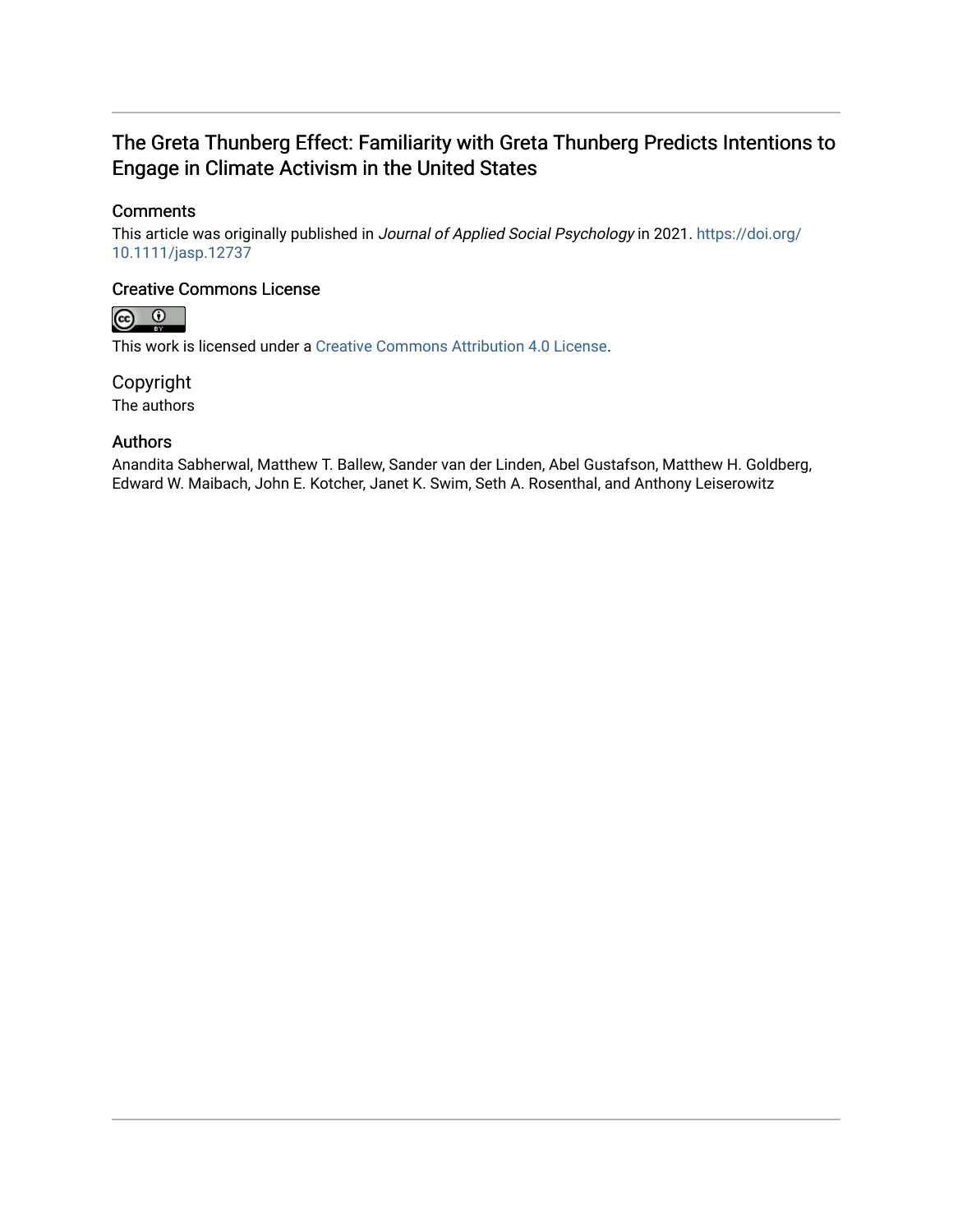DOI: 10.1111/jasp.12737

#### **ORIGINAL ARTICLE**

# **The Greta Thunberg Effect: Familiarity with Greta Thunberg predicts intentions to engage in climate activism in the United States**

| Anandita Sabherwal <sup>1</sup> $\bullet$   Matthew T. Ballew <sup>2</sup> $\bullet$   Sander van der Linden <sup>1</sup> $\bullet$                                       |
|---------------------------------------------------------------------------------------------------------------------------------------------------------------------------|
| Abel Gustafson <sup>3</sup> $\bullet$   Matthew H. Goldberg <sup>4</sup> $\bullet$   Edward W. Maibach <sup>5</sup> $\bullet$                                             |
| John E. Kotcher <sup>5</sup> $\bigcirc$   Janet K. Swim <sup>6</sup> $\bigcirc$   Seth A. Rosenthal <sup>4</sup> $\bigcirc$   Anthony Leiserowitz <sup>4</sup> $\bigcirc$ |

1 Department of Psychology, University of Cambridge, Cambridge, UK

<sup>2</sup> Crean College of Health and Behavioral Sciences, Chapman University, Orange, CA, USA

3 Department of Communication, University of Cincinnati, Cincinnati, OH, USA

4 Yale Program on Climate Change Communication, Yale University, New Haven, CT, USA

5 Mason Center for Climate Change Communication, George Mason University, Fairfax, VA, USA

6 Department of Psychology, The Pennsylvania State University, University Park, PA, USA

**Correspondence** Anandita Sabherwal, Department of Psychology, University of Cambridge, Cambridge, UK. Email: [anandita.sabherwal@gmail.com](mailto:anandita.sabherwal@gmail.com)

**Funding information** Energy Foundation; MacArthur Foundation; 11th Hour Foundation

#### **Abstract**

Despite Greta Thunberg's popularity, research has yet to investigate her impact on the public's willingness to take collective action on climate change. Using cross-sectional data from a nationally representative survey of U.S. adults (*N* = 1,303), we investigate the "Greta Thunberg Effect,*"* or whether exposure to Greta Thunberg predicts collective efficacy and intentions to engage in collective action. We find that those who are more familiar with Greta Thunberg have higher intentions of taking collective actions to reduce global warming and that stronger collective efficacy beliefs mediate this relationship. This association between familiarity with Greta Thunberg, collective efficacy beliefs, and collective action intentions is present even after accounting for respondents' overall support for climate activism. Moderated mediation models testing age and political ideology as moderators of the "Greta Thunberg Effect" indicate that although the indirect effect of familiarity with Greta Thunberg via collective efficacy is present across all age-groups, and across the political spectrum, it may be stronger among those who identify as more liberal (than conservative). Our findings suggest that young public figures like Greta Thunberg may motivate collective action across the U.S. public, but their effect may be stronger among those with a shared political ideology. Implications for future research and for broadening climate activists' appeals across the political spectrum are discussed.

## **1** | **INTRODUCTION**

"I want you to act as if our house is on fire. Because it is"—Greta Thunberg. (Thunberg, 2019, p. 24)

Climate change is a critical global challenge that requires immediate action (IPCC, 2019). The fields of social and environmental psychology

have made significant contributions to understanding how people think, feel, and act on climate change (Fielding et al., 2014; van der Linden, 2015). Research has identified key psychological barriers to climate action (Gifford, 2011), and the determinants of individuals' intentions to take action to mitigate climate change (Lubell et al., 2007; Roser-Renouf et al., 2014, 2016). For example, social factors such as social consensus among friends and family about anthropogenic

This is an open access article under the terms of the [Creative Commons Attribution](http://creativecommons.org/licenses/by/4.0/) License, which permits use, distribution and reproduction in any medium, provided the original work is properly cited.

© 2021 The Authors. *Journal of Applied Social Psychology* published by Wiley Periodicals LLC.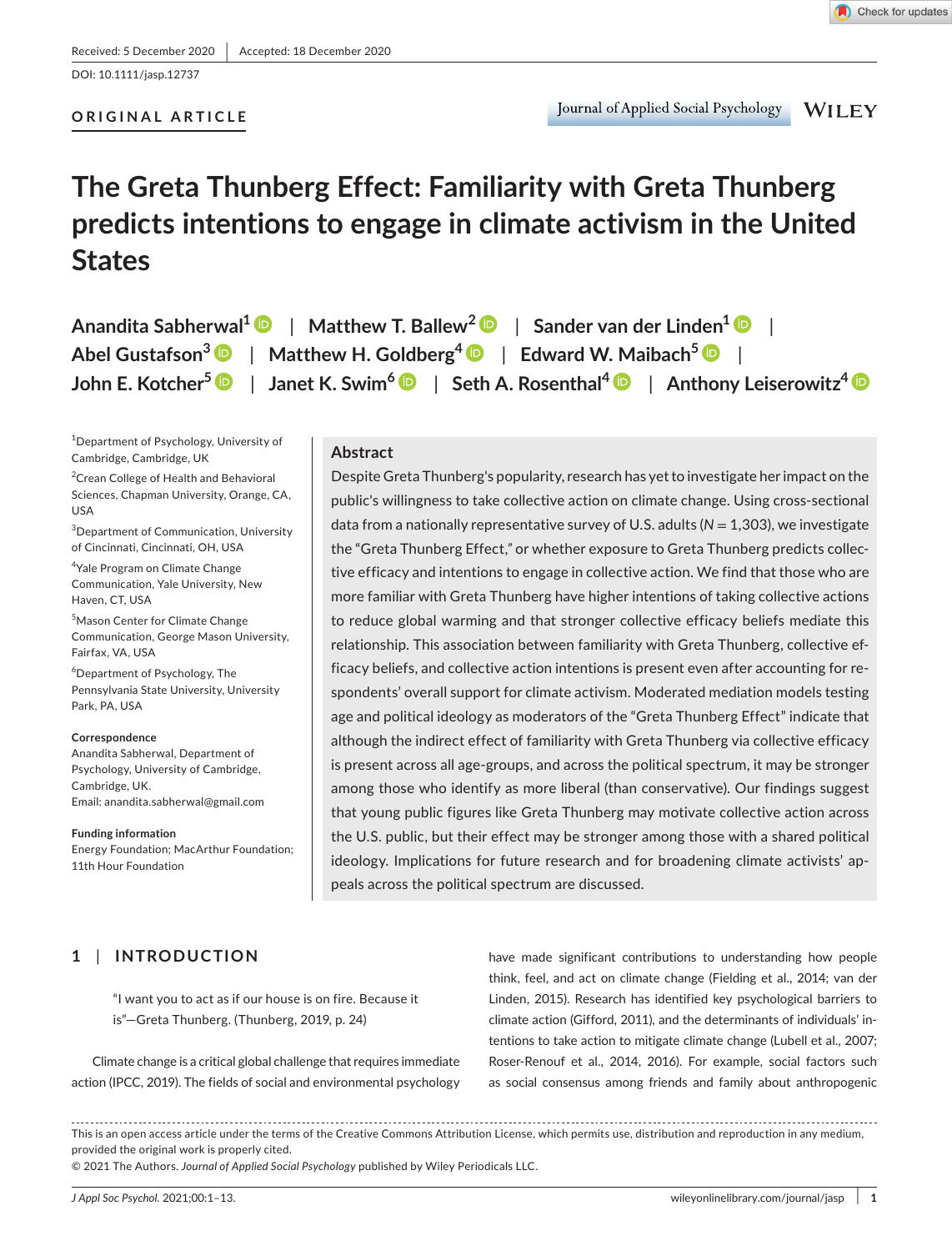**2 |**  SABHERWAL et al.

climate change (Geiger & Swim, 2016; Goldberg et al., 2020), knowledge about the scientific consensus on climate change (van der Linden et al., 2015, van der Linden et al., 2019), and policy endorsement by ingroup partisans (Fielding et al., 2020), can each raise individuals' support for pro-climate policies and action. Collective action is defined as action taken to improve the status of, or prevent injustice against, an entire group rather than an individual(s) (van Zomeren & Iyer, 2009). Collective action, including activism and advocacy, also motivates pro-climate attitudes. Displays of climate activism (like climate marches) increase observers' optimism about humans' ability to mitigate climate change (Swim et al., 2019), and environmental advocates who practice sustainable behaviors can raise individuals' interest in renewable energy programs (Sparkman & Attari, 2020).

Yet, to date, there has been little to no research on the impact of one of the most prominent new leaders of climate activism—Greta Thunberg—in motivating collective action on climate change. In the context of social change, a leader is an individual who equips, trains, and mobilizes followers to adopt a shared mission and bring about change (Reicher & Hopkins, 2000; Winston & Patterson, 2006). Typically, well-established authority figures and political elites take leadership on large-scale action (Cialdini & Goldstein, 2004; Zaller, 1992). For example, figures such as Pope Francis–due to his moral authority (Maibach et al., 2015), James Hansen–due to his academic credentials (Kolbert, 2018) and Jeff Bezos–due to his financial resources (Cohen, 2020), have each motivated efforts to mitigate climate change. However, Greta Thunberg is an atypical leader who has gained international recognition in a short period of time and has become a leading voice in contemporary climate activism despite her young age and nonelite status (Belam & Staff, 2019). Her viral Fridays for Future campaign and demand for inter-generational justice have established her as an inspirational youth figure. At the same time, she receives fierce criticism and ad-hominem attacks from figures like U.S. President Donald Trump and television personality Piers Morgan, as well as some members of the general public (McCarthy, 2019; "Piers Morgan Mocks Greta Thunberg," 2019). Given the public attention she receives, investigating the psychological mechanisms by which Greta Thunberg potentially mobilizes collective action and the social groups she influences is crucial to understanding how youth public figures can shape collective action on issues like climate change. We use the term "social groups" to refer to sets of individuals who share a social feature(s)––like political ideology, age, gender, etc.––and therefore, identify with a common social category (e.g., youth, liberal, conservative) (Turner, 1982).

The present study uses nationally representative survey data of U.S. adults to examine Greta Thunberg's potential role in motivating collective action on climate change, or what we refer to as the "Greta Thunberg Effect." Drawing from models of collective action, particularly the Social Identity Model of Pro-environmental Action (SIMPEA; Fritsche et al., 2018; van Zomeren et al., 2004), we examine if exposure to Greta Thunberg predicts individuals' intentions to take collective action on climate change, and whether this association is explained, at least in part, by an enhanced sense of collective efficacy. As a marker of exposure, we assess how familiar

respondents are with Greta Thunberg. We also examine whether the association between familiarity with Greta Thunberg and collective action is stronger among audiences who share aspects of her social identity—younger adults and those with a more liberal political ideology.

Familiarity was used as a proxy for measuring Greta Thunberg's effect because it is suggestive of the attention respondents pay to her. Moreover, since familiarity in itself does not signal support for Greta Thunberg, it could be used as an indicator of Greta Thunberg's impact on individuals from across the ideological spectrum. Therefore, we consider familiarity with Greta Thunberg a fitting indicator for this nascent assessment of the "Greta Thunberg Effect" hypothesis.

However, it is also possible that familiarity with Greta Thunberg is related to, or even results from, individuals' overall support for climate activism. To isolate the effect of familiarity with a specific climate activist—Greta Thunberg—from the effect of general support for climate activism, we conduct a post hoc analysis testing whether our hypothesized mediation model would be significant when controlling for individuals' support for climate activists in general.

#### **1.1** | **Can Greta Thunberg's influence on collective action be explained by heightened collective efficacy?**

Greta Thunberg has been credited with mobilizing over 10 million climate strikers (Strike Statistics, 2020; Taylor et al., 2019). Given the previously observed association between "hard" collective actions such as protesting and "soft" collective actions such as signing petitions and voting (Shi et al., 2015), we anticipate that she also influences a range of other collective actions such as voting, donating, and calling up government officials.

The social identity model of pro-environmental action (SIMPEA) posits that the social identity processes of in-group social identification, group norms, and collective efficacy interact to generate appraisals of environmental events and responses to address environmental crises (Fritsche et al., 2018). Consistent with the SIMPEA, research has shown that in order to take collective action on climate change, individuals must believe that they, along with their group, can work to reduce climate change (Roser-Renouf et al., 2014). Therefore, Greta Thunberg's effect on collective action could be rooted in the fact that she promotes collective efficacy—the belief that together, one's group can organize and implement action to attain a specific goal (Bandura, 1997). A prerequisite to collective efficacy is hope that change is possible (Cohen-Chen & Van Zomeren, 2018). Greta Thunberg's speeches communicate the possibility of social change by stating that "there is still time to change everything around" (Thunberg, 2019, pp. 16). Once individuals are hopeful about change, their collective efficacy is shaped by evidence of their group's past success (Bandura, 1997; Goddard et al., 2004; Watson et al., 2001) and their self-efficacy (Gibson, 2003; Watson et al., 2001). Greta Thunberg's presence at platforms like the United Nations and U.S. Congress, and the discussions she triggers about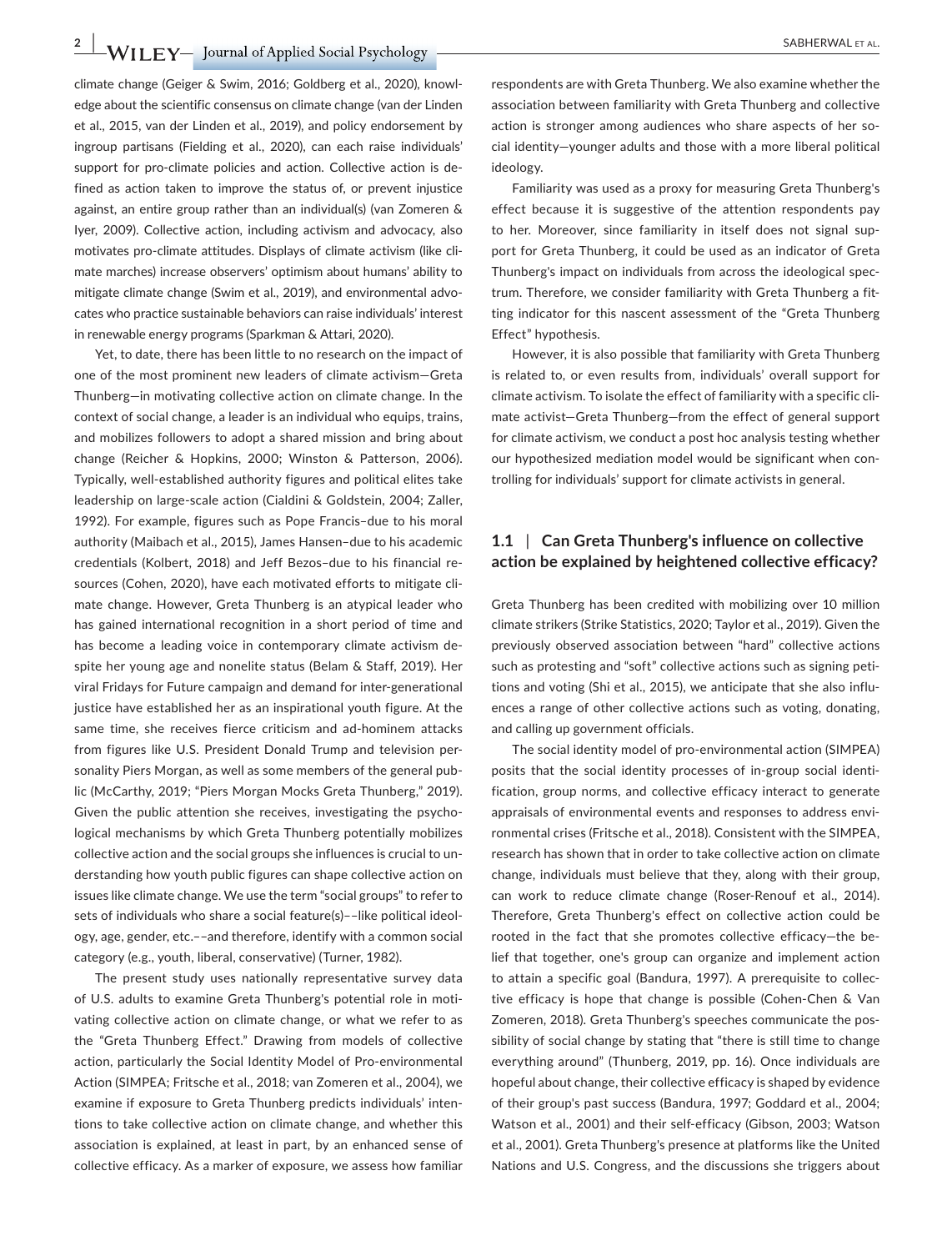**SABHERWAL ET AL. 3ABHERWAL ET AL. 3ABHERWAL ET AL. 3ABHERWAL ET AL. 3ABHERWAL ET AL. 3ABHERWAL ET AL. 3ABHERWAL ET AL. 3ABHERWAL ET AL. 3ABHERWAL ET AL. 3ABHERWAL ET AL. 3ABHERWAL ET AL. 3ABHERWAL** 

transitioning to a zero-carbon economy (Johnson, 2019) provide evidence of her effective leadership and success in pressuring policy-makers to take steps to mitigate climate change. Moreover, her Fridays for Future campaign, which is founded on the very principle that young students can make a difference through civil action (*Take Action*, 2020), likely empowers individuals with self-efficacy—the belief that they can help reduce climate change.

Models of collective action such as SIMPEA outline that collective efficacy beliefs in turn promote intentions to take collective action (e.g., Fritsche et al., 2018; van Zomeren et al., 2008). In the environmental domain, collective efficacy can enhance intentions to engage in collective action by prompting individuals to feel moved or positively overwhelmed with evidence of their group's efforts to mitigate climate change (Landmann & Rohmann, 2020). Moreover, direct goal collective efficacy—or the belief that if they work together, one's group can take and promote climate action—is a stronger predictor of public and collective action on climate change than is self-efficacy (Hamann & Reese, 2020). Empirical research on climate activism found that beliefs about collective efficacy positively predicted individuals' tendency to take collective action on climate change (Roser-Renouf et al., 2014). Similarly, a study conducted on Americans who reported being "alarmed" about climate change showed that collective efficacy beliefs predicted their likelihood of engaging in important collective actions such as voting and volunteering for pro-climate initiatives (Doherty & Webler, 2016). We therefore expect that familiarity with Greta Thunberg positively predicts collective efficacy beliefs which in turn are associated with collective action intentions.

#### **1.2** | **Do age and political ideology moderate the "Greta Thunberg Effect"?**

Individuals categorize themselves and others into social groups based on salient aspects of their social identity (Hogg & Turner, 1987). According to the SIMPEA, individuals form appraisals and take pro- or anti-environmental actions in accordance with the norms, interests, and goals of the groups they self-categorize into (Fritsche et al., 2018). Leaders of social groups may be particularly influential in shaping these group norms and goals. Leaders likely shape and promote norms among their followers because of the strong identification they express with their followers, because they are prototypical representatives of their group, and because they consistently emphasize an inclusive group identity (Reese et al., 2020; Seyranian, 2014; Steffens et al., 2015). As a prominent youth climate activist, Greta Thunberg appears prototypical of aware and engaged members of the youth and emphasizes a shared social identity with fellow young people by advocating to save her generation's future (Voytko, 2019). Therefore, Greta Thunberg may serve as a prototypical leader for the youth, shaping their norms of collective action on climate change. Recent trends show that, unlike a decade ago, younger adults now express greater intentions to take collective and political action on global warming than older adults (Ballew, Marlon,

et al., 2019). These changes in engagement among younger populations may have been influenced, at least in part, by the voices of activist youth like Greta Thunberg.

Greta Thunberg's influence may also be stronger among those with a more liberal political ideology. Given the divide between U.S. liberals' and conservatives' support for climate change mitigation (Ballew et al., 2020; Leiserowitz et al., 2020; McCright et al., 2014) and prominent U.S. politicians' portrayal of Sweden as a socialist democracy (Zeballos-Roig, 2020), Greta Thunberg's message of radical climate mitigation and her Swedish national identity are more consistent with liberal rather than conservative political discourse. As a result, she might be perceived as "left-leaning" or liberal. Research on partisan evaluation has shown that Republicans and Democrats support climate policies proposed by members of their own political group and reject those proposed by members of their political outgroup (Van Boven et al., 2018). Moreover, conservatives may find Greta Thunberg to be less effective because they are exposed to more criticisms of her. For instance, politically rightwing elites including the U.S. president have publicly mocked her (McCarthy, 2019).

The above logic derived from SIMPEA suggests that social identities based on age and political ideology likely moderate the "Greta Thunberg Effect." Younger Americans and those with a more liberal political ideology are more likely to consider Greta Thunberg an ingroup member. Upon identifying with an ingroup, individuals align their environmental appraisals and actions with their group's norms and goals (Fritsche et al., 2018). Prototypical leaders like Greta Thunberg who emphasize a shared identity likely serve as salient social referents, shaping the social norms (in this case, of collective action on climate change) in their ingroup (Turner et al., 1989). Watching Greta Thunberg, a prototypic group member, successfully lead action on climate change may also increase the collective efficacy beliefs of those who self-categorize as part of her social group (Simon & Klandermans, 2001). Therefore, Greta Thunberg may be particularly potent at shaping social norms, motivating collective action and strengthening collective efficacy beliefs of younger Americans and those with a more liberal political ideology. Taken together, we expect that age and political ideology moderate the "Greta Thunberg Effect" both directly by strengthening the association between familiarity with Greta Thunberg and collective action intentions, and indirectly by strengthening the association between familiarity with Greta Thunberg and collective efficacy beliefs.

#### **1.3** | **The current study**

Using data from a nationally representative survey of U.S. adults, the current study investigates the "Greta Thunberg Effect." In line with the social identity model of pro-environmental action (SIMPEA), and extending work on collective efficacy and collective action (Fritsche et al., 2018; Mummendey et al., 1999), we hypothesized that familiarity with Greta Thunberg would positively predict collective action intentions, that stronger collective efficacy beliefs would mediate this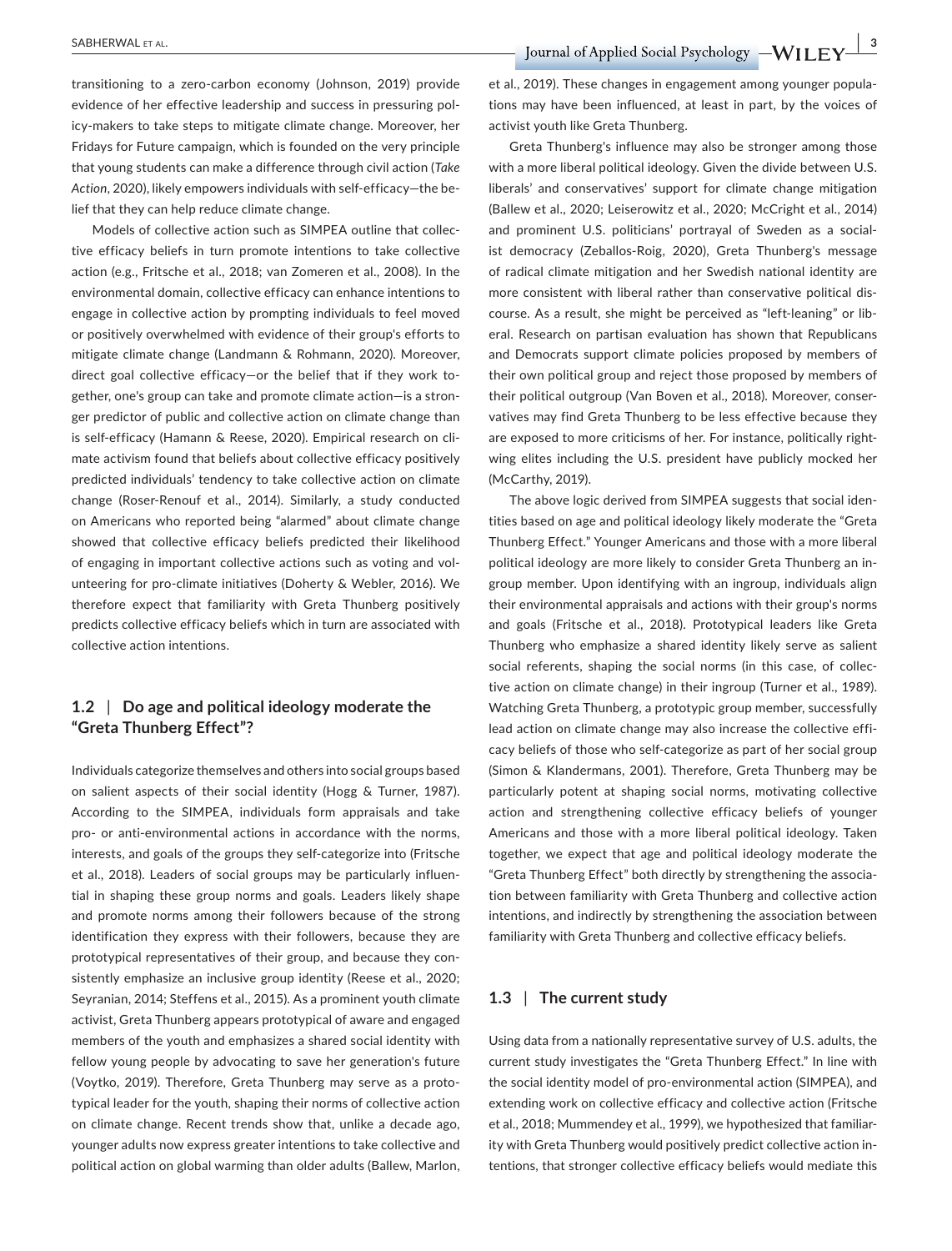**4 |**  SABHERWAL et al.

relationship, and that prominent social identifiers, such as age and political ideology, would moderate these direct and indirect effects.

Specifically, we first tested a simple mediation model, hypothesizing that familiarity with Greta Thunberg would predict higher collective action intentions, and that collective efficacy beliefs would mediate this relationship (Hypothesis 1; Figure 1). Additionally, we hypothesized that familiarity would more strongly predict collective action intentions among younger participants, compared to older participants because we expect age to moderate the effect of familiarity on collective action (Hypothesis 2a) and on collective efficacy (Hypothesis 2b). Finally, we hypothesized that the association between familiarity and collective action intentions would be stronger among more liberal respondents than more conservative respondents because political ideology likely moderates the effect of familiarity on collective action (Hypothesis 3a) and on collective efficacy (Hypothesis 3b).

We also conducted a post hoc analysis to test whether the hypothesized association between familiarity and collective action intentions would remain when taking into account, individuals' general support of climate activism.

#### **2** | **METHOD**

This study was preregistered at [https://osf.io/6wsjn/?view\\_](https://osf.io/6wsjn/?view_only=fff3547fee84421baecfe76a56b01c04) only=[fff3547fee84421baecfe76a56b01c04.](https://osf.io/6wsjn/?view_only=fff3547fee84421baecfe76a56b01c04) See Supporting Information Section 5 for any deviations from the preregistration. Data were collected as part of the *Climate Change in the American Mind* series, a nationally representative survey of the U.S. population (aged 18 years or older), conducted in November 2019 by the Yale Program on Climate Change Communication and the George Mason University Center for Climate Change Communication (Leiserowitz, Rosenthal, et al., 2019). The survey was comprised of items measuring global warming-related beliefs, attitudes, action intentions, as well as respondents' demographic information. The probability sample was drawn from the Ipsos KnowledgePanel®. Data are available from the corresponding author upon request.

#### **2.1** | **Participants**

Respondents were recruited using a combination of random digit dial and address-based sampling. The survey was self-administered online, and respondents who did not have access to the internet were loaned computers and provided with internet access. In order to match the sample to U.S. Census Bureau parameters (US Census Bureau, 2018) on important demographic variables (e.g., age, gender, race, income, education), a probability-proportional to size sampling procedure was used for sample selection.

The sample consisted of 1,303 U.S. adults ( $M_{\text{age}} = 47.86$ ,  $SD<sub>age</sub> = 17.63$ , 1,114 of which were registered voters (515) Democrats, 107 Independents, 441 Republicans). Approximately half the sample was female ( $n = 644$  or 49%). The sample was 70% (917) Non-Hispanic White, 13% (165) Hispanic, 10% (124) Non-Hispanic Black, 4% (55) another race/ethnicity, and 3% (42) Non-Hispanic multiracial/biracial. Most of the sample reported having a Bachelor's degree or higher, and an annual income of \$125K or more (See Supporting Information Section 1 for complete demographics). Based on a priori (preregistered) exclusion criteria, 34 participants were excluded from the analysis because they had 50% or more missing data across the items involved in our analysis (See Supporting Information Section 2 for exclusion criteria).

As the sample sizes for the *Climate Change in the American Mind* surveys are large and fixed, we did not conduct an a priori power analysis. A retrospective power estimation using G\*Power revealed that conducting a linear multiple regression with 5 predictors on a sample size of 1,214 (final sample size after exclusions) gives a power  $(1-\beta)$  of 0.93 or a 93% chance of detecting a small ( $f^2 = 0.015$ ) effect.

#### **2.2** | **Measures**

All items can be found in Supporting Information Section 3, and descriptive statistics and intercorrelations in Table 1.



**FIGURE 1** Conceptual model for hypotheses. Model tests the effect of familiarity with Greta Thunberg on intentions to take collective action through collective efficacy beliefs, as a simple mediation (Hypothesis 1), moderated by age (A; Hypotheses 2a and 2b), and moderated by political ideology (B; Hypotheses 3a and 3b), respectively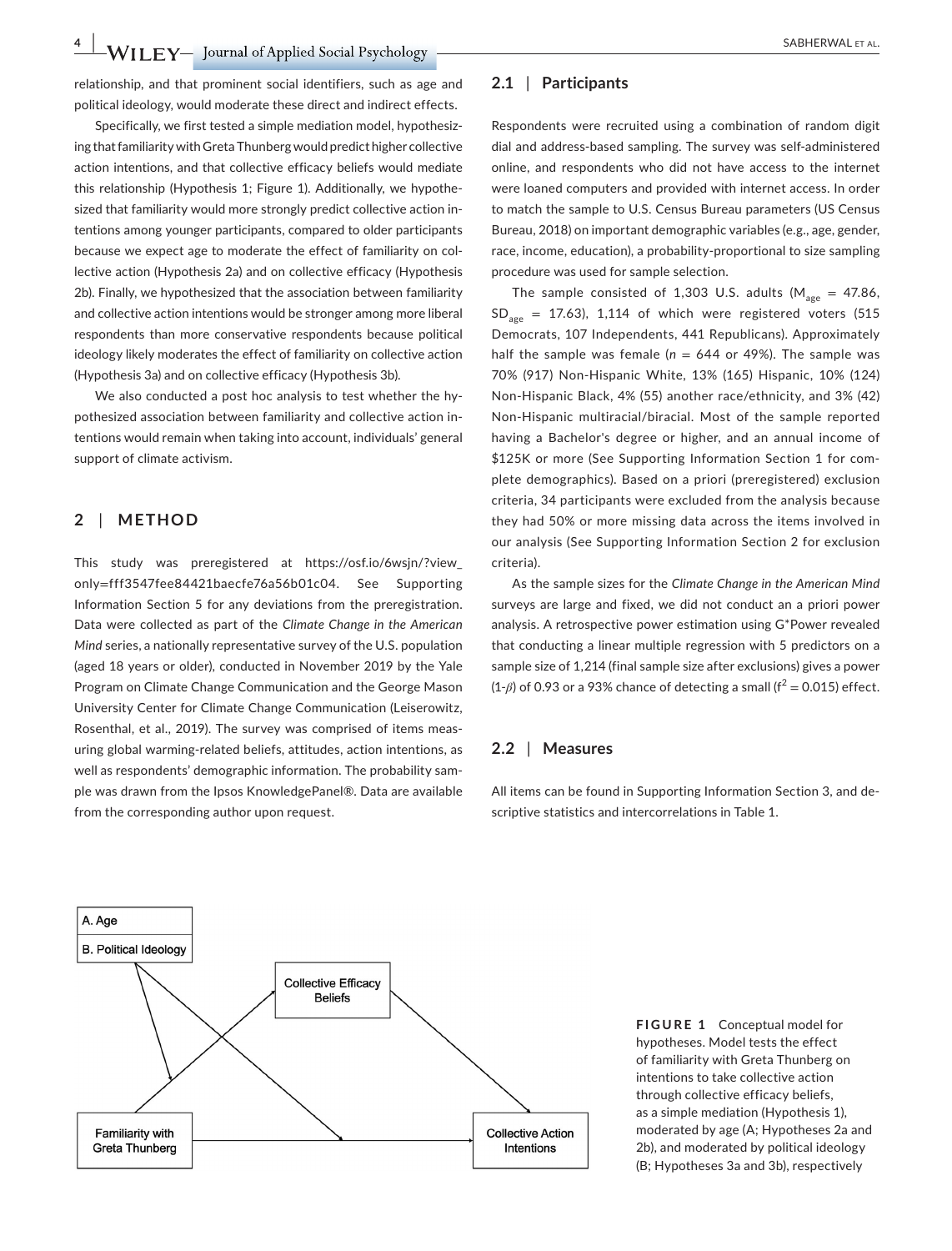**SABHERWAL ET AL.** SABHERWAL ET AL.

Participants rated how familiar they are with "Greta Thunberg (a teenage climate activist from Sweden)" on a 5-point Likert scale  $(1 =$  Extremely familiar to 5 = Not at all familiar; reverse-coded to  $1 = Not$  at all,  $5 = Extremely$ ).

#### 2.2.2 | Collective efficacy beliefs

Five items asked respondents to rate how likely "People like you, working together" were to affect what (a) federal government, (b) state government, (c) local government, (d) corporations, and (e) local businesses do about global warming  $(1 = Not at all, 5 = Extremely)$ . A collective efficacy beliefs score, derived by averaging across items  $(\alpha = 0.94)$ , was allotted to respondents who answered at least four out of five items (Preregistered exclusion criteria, see Supporting Information Section 2). A principal component analysis supported the composite: One factor (eigenvalue  $= 4.09$ ) explained 81.70% of the variance, eigenvalues of all other components were below the Kaiser criterion (<1), and component loadings ranged from 0.89 to 0.94.

#### 2.2.3 | Collective action intentions

Thirteen items asked respondents how likely they were to "do each of the following things if a person you like and respect asked you to?" ( $1 =$  Definitely would not do,  $5 =$  Definitely would do; Do not know response option coded as scale mid-point). Actions included, "Vote for a candidate…because of their position on global warming," and "Attend a political rally, speech, or organized protest about global warming." A collective action intentions score, derived by averaging across items ( $\alpha$  = 0.96), was allotted to respondents who answered at least 10 of 13 items (Preregistered exclusion criteria, see Supporting Information Section 2). The composite was supported by principal component analysis: A single factor emerged to explain 69.94% of the variance (eigenvalue = 9.02), eigenvalues of all other components were below the Kaiser criterion  $\left( < 1 \right)$ , and component loadings ranged from 0.79 to 0.88.

Items measuring collective efficacy and collective action intentions were developed as part of the Climate Change in the American Mind project which began in 2008 and has since been jointly conducted by the Yale Program on Climate Change Communication and the Mason University Center for Climate Change Communication. These items have been used in many surveys and experiments related to collective action on climate change (Ballew, Goldberg, et al., 2019; Feldman et al., 2017; Leiserowitz, Maibach, et al., 2019; Marlon et al., 2019; Roser-Renouf et al., 2014).

#### 2.2.4 | Moderators and covariates

Respondents reported their *age* in years and their *political ideology* on a self-placement item asking, "In general do you think of yourself as…" (1 = Very liberal, 5 = Very conservative). *Support for climate activists* was measured through one item asking participants, "generally how much do you support or oppose climate activists who urge elected officials to take action to reduce global warming?"  $(1 =$  Strongly oppose to  $5 =$  Strongly support).

#### **TABLE 1** Intercorrelations, descriptive statistics, and scale reliabilities (*N* = 1,214)

|                                           | <b>Familiarity with</b><br><b>Greta Thunberg</b> | Collective<br>efficacy | Collective<br>action<br>intentions | Support<br>climate<br>activists | <b>Political</b><br>ideology | M(SD)         | Cronbach's<br>alpha      |
|-------------------------------------------|--------------------------------------------------|------------------------|------------------------------------|---------------------------------|------------------------------|---------------|--------------------------|
| <b>Familiarity with Greta</b><br>Thunberg |                                                  |                        |                                    |                                 |                              | 2.33(1.30)    | $\overline{\phantom{m}}$ |
| Collective efficacy                       | $0.24***$                                        |                        |                                    |                                 |                              | 2.34(0.91)    | 0.94                     |
| Collective action<br>intentions           | $0.28***$                                        | $0.61***$              |                                    |                                 |                              | 2.81(1.20)    | 0.96                     |
| Support for climate<br>activists          | $0.23***$                                        | $0.48***$              | $0.72***$                          |                                 |                              | 3.56(1.31)    | $\overline{\phantom{a}}$ |
| Political ideology                        | $-0.25***$                                       | $-0.33***$             | $-0.49***$                         | $-0.57***$                      |                              | 2.99(1.07)    | $\overline{\phantom{m}}$ |
| Age                                       | $-0.08**$                                        | $-0.22***$             | $-0.16***$                         | $-0.16***$                      | $0.22***$                    | 47.74 (17.60) | $\overline{\phantom{m}}$ |

*Note:* Correlation computed using Pearson-method with list-wise deletion.

List-wise deletion was used to calculate these statistics because PROCESS analysis uses list-wise deletion.

See Supporting Information Section 2 for information about missing data.

Means, standard deviations, and scale reliabilities of collective efficacy and collective action intentions calculated using composite scores; only calculated for participants who answered at least 4 of the 5 collective efficacy items and 10 of the 13 collective action intentions items. \**p* < .05; \*\**p* < .01; \*\*\**p* < .001.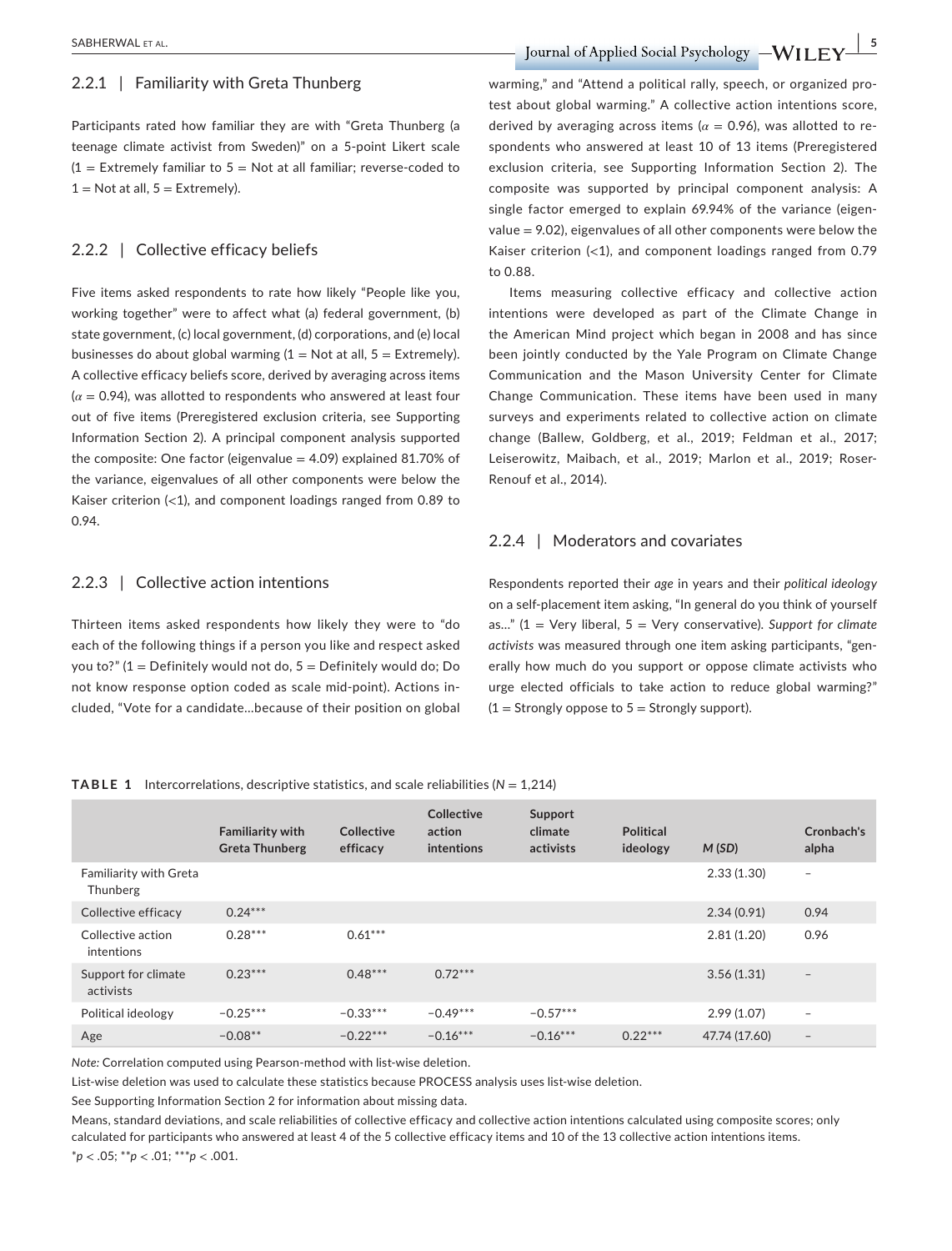#### **3** | **RESULTS**

#### **3.1** | **Analytic strategy**

To test the three hypotheses and the post hoc model, we used Hayes' PROCESS (Hayes, 2017) modeling software (models 4 and 8) with 5,000 bootstrapped resamples, 95% confidence intervals, and mean-centered continuous variables (see Figure 1 for conceptual model). Because age and political ideology are related to climate activism (Ballew, Marlon, et al., 2019; McCright et al., 2014) and correlate with familiarity (Table 1), we statistically controlled for these in our primary analyses (unless they were moderators).

As preregistered, we also conducted two robustness check analyses for each model: first, dropping all covariates from the model, second, a sensitivity analysis comparing the results of the same PROCESS models when "Don't know" responses were re-coded as missing values (instead of the scale mid-point). We conducted two additional analyses for our models: first, a reverse mediation in model 1, and second, replacing political ideology with political party as a moderator in model 3.

## **3.2** | **Do collective efficacy beliefs mediate the association between familiarity with Greta Thunberg and collective action intentions?**

First, we found that familiarity with Greta Thunberg positively predicted collective action intentions (total effect: *b* [unstandard- $\text{ized}$ ] = 0.15, *SE* = 0.02, *t* = 6.53, *p* < .001; direct effect: *b* = 0.08,  $SE = 0.02$ ,  $t = 4.12$ ,  $p < .001$ ) and collective efficacy beliefs ( $b = 0.11$ , *SE* = 0.02,  $t = 5.72$ ,  $p < .001$ ). Collective efficacy beliefs ( $b = 0.63$ ,  $SE = 0.03$ ,  $t = 20.85$ ,  $p < .001$ ) also had a direct effect on collective action intentions. Then, we tested whether collective efficacy beliefs mediate the effect of familiarity with Greta Thunberg on collective action intentions (Hypothesis 1; see Figure 1).<sup>1</sup> Collective efficacy beliefs mediated the effect of familiarity with Greta Thunberg on collective action intentions (indirect effect:  $b = 0.07$ , *β* = 0.07, *SE*<sub>boot</sub> = 0.01, 95% Boot*Cls* [0.04, 0.09]; see Table 2). The results remained consistent when removing covariates from the model and when conducting sensitivity analysis (see Supporting Information Section 4).

To test the possibility that an alternative path model could fit the data, we also tested a reverse mediation model using maximum likelihood structural equation modeling, with collective action intentions as predictor, efficacy beliefs as mediator, and familiarity with Greta Thunberg as the dependent variable. Across a range of model specifications, our hypothesized mediation model (model 1) systematically outperformed the reverse mediation model with regards to **TABLE 2** Coefficients [95% CI] of mediation (Model 1) measuring association between familiarity with Greta Thunberg and collection action intentions

| Collective<br>efficacy         | Collective<br>action<br>intentions |
|--------------------------------|------------------------------------|
|                                |                                    |
| $0.11***$ [0.07,<br>0.15       | $0.08***$ [0.04,<br>0.12           |
|                                | $0.63***$ [0.57,<br>0.69           |
|                                |                                    |
|                                | $0.07***$ [0.04,<br>0.09           |
|                                |                                    |
| $-0.01***$ [-0.01,<br>$-0.004$ | $0.002$ [-0.001,<br>0.01           |
| $-0.22***$ [-0.26,<br>$-0.18$  | $-0.38***$<br>$[-0.43, -0.33]$     |
|                                |                                    |

*Note:* Values represent unstandardized regression coefficients with 95% confidence intervals.

Model is a simple mediation model with familiarity with Greta Thunberg as predictor, collective efficacy as mediator, collective action intentions as the dependent measure, and political ideology and age as covariates. Collective action intentions:  $R^2 = 0.48$ ,  $MSE = 0.75$ ,  $F(4, 1,209) =$ 275.28, *p* < .0001

\**p* < 0.05; \*\**p* < 0.01; \*\*\**p* < 0.001.

model fit (See Supporting Information Section 4). The hypothesized mediation (model 1) also explained greater variance in the dependent variable (48%) than did the reverse mediation (which explained only 9% of the variance).

Findings from this model support our first hypothesis suggesting that those who are more familiar with Greta Thunberg are more likely to have a higher intent to take collective action to reduce global warming, and this effect is explained, in part (47% mediated), by stronger collective efficacy beliefs.

### **3.3** | **Does age moderate the association between familiarity with Greta Thunberg and collective action intentions via collective efficacy beliefs?**

As preregistered, our second hypothesis tested a moderated mediation model: we expected that familiarity with Greta Thunberg would predict collective action intentions, that collective efficacy beliefs would mediate this effect, and that age would moderate the direct and indirect effects of familiarity such that the association between familiarity and collective action intentions, and familiarity and collective efficacy beliefs would be stronger among younger respondents (than older respondents). PROCESS model 8 with familiarity as predictor (X), age as moderator (W), collective efficacy beliefs as mediator (M), collective action intentions as the outcome variable

<sup>&</sup>lt;sup>1</sup>This was not preregistered as a separate model. See Supporting Information Section 5 for reasons for deviation.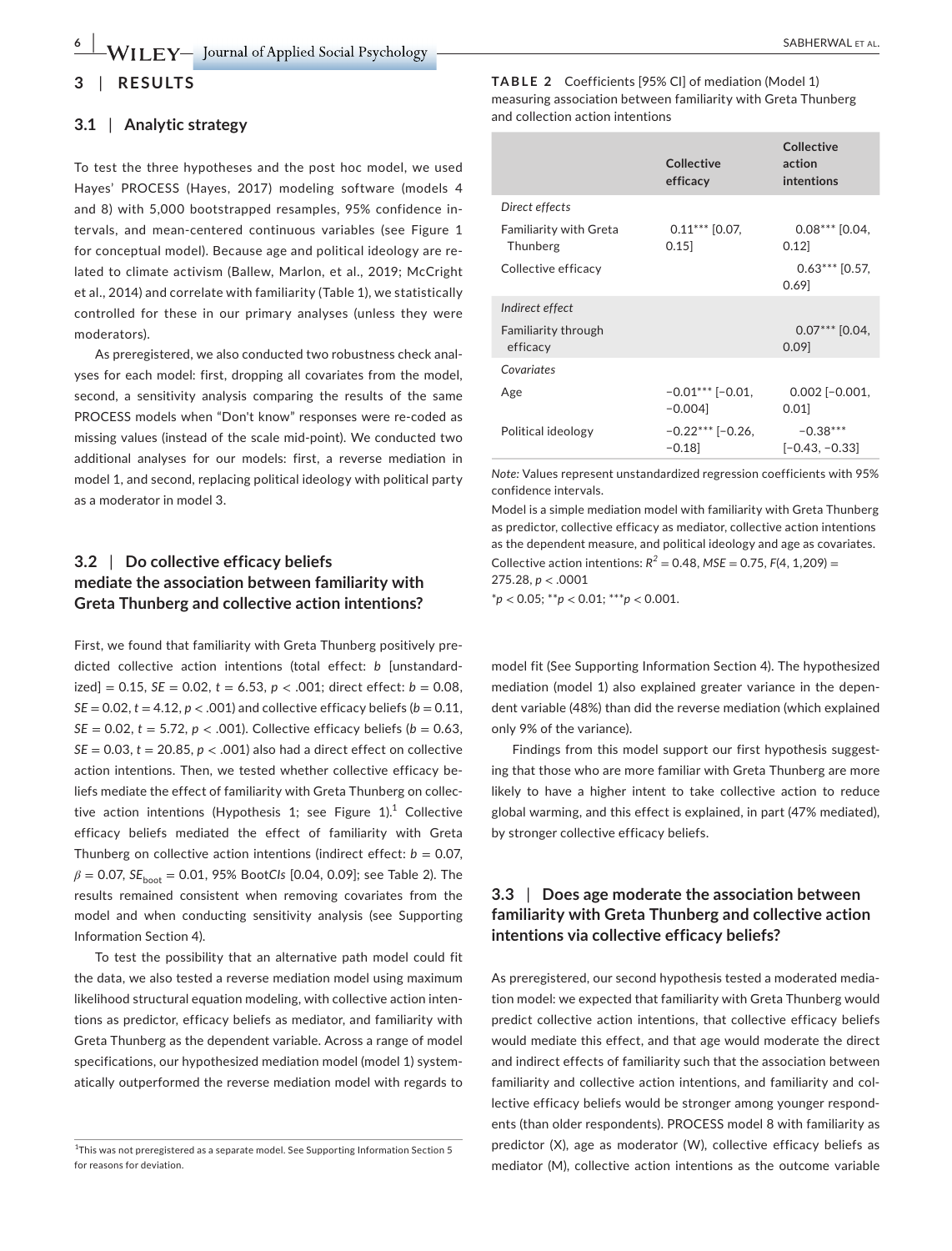**TABLE 3** Coefficients [95% CI] of models testing if age (Model 2) and political ideology (Model 3) moderate the association between familiarity with Greta Thunberg and collective action intentions, through collective efficacy

|                                                    | Model 2: Age as moderator  |                                     | Model 3: Ideology as moderator        |                                         |  |
|----------------------------------------------------|----------------------------|-------------------------------------|---------------------------------------|-----------------------------------------|--|
|                                                    | <b>Collective efficacy</b> | <b>Collective action intentions</b> | <b>Collective efficacy</b>            | <b>Collective action</b><br>intentions  |  |
| Direct effect                                      |                            |                                     |                                       |                                         |  |
| <b>Familiarity with Greta Thunberg</b>             | $0.11***$ [0.07,0.15]      | $0.08***$ [0.04, 0.12]              | $0.11***$ [0.07, 0.14]                | $0.08***$ [0.04, 0.11]                  |  |
| Collective efficacy                                |                            | $0.63***$ [0.57, 0.69]              |                                       | $0.62***$ [0.56, 0.68]                  |  |
| Age                                                | $-0.01***$ [-0.01, -0.004] | $0.002$ $[-0.001, 0.005]$           | $-0.01***$ [-0.01, -0.003]            | $0.002^+$ [-0.0004, 0.005]              |  |
| Political ideology                                 | $-0.22***$ [-0.26, -0.17]  | $-0.38***$ [-0.43, -0.33]           | $-0.22***$ [-0.26, -0.17]             | $-0.37***$ [-0.42, -0.32]               |  |
| Familiarity $\times$ moderator                     | $0.001$ $[-0.001, 0.003]$  | $-0.001$ $[-0.003, 0.001]$          | $-0.03$ <sup>+</sup> $[-0.07, 0.002]$ | $-0.08***$ [-0.11, -0.04]               |  |
| Moderated mediation                                |                            |                                     |                                       |                                         |  |
| Familiarity $\times$ moderator through<br>efficacy |                            | $0.0005$ [-0.001, 0.002]            |                                       | $-0.02$ <sup>+</sup> [ $-0.04, 0.003$ ] |  |
| Indirect effect                                    |                            |                                     |                                       |                                         |  |
| At low value (mean - 1SD) of<br>moderator          |                            | $0.06***$ [0.02, 0.09]              |                                       | $0.09***$ [0.05, 0.12]                  |  |
| At high value (mean $+$ 1SD) of<br>moderator       |                            | $0.08***$ [0.04, 0.11]              |                                       | $0.04*$ [0.01, 0.08]                    |  |

*Note:* Values represent unstandardized regression coefficients with 95% confidence intervals.

Models are moderated mediation models: predictor = Familiarity with Greta Thunberg, mediator = collective efficacy, moderator = age (model 2), political ideology (model 3), outcome measure = collective action intentions, covariate: political ideology (model 2), age (model 3).

Model 2: Collective action intentions: *R<sup>2</sup>* = 0.48, *MSE* = 0.75, *F*(5, 1,208) = 220.36, *p* < .0001.

Model 3 Collective action intentions: *R<sup>2</sup>* = 0.48, *MSE* = 0.74, *F*(5, 1,208) = 227.29, *p* < .0001.

+ *p <* .10; \**p* < .05; \*\**p* < .01; \*\*\**p* < .001.

(Y), and political ideology as a covariate was used to test the moderated mediation (see Figure 1) ( $n = 1,214$ ).<sup>2</sup>

Greater familiarity with Greta Thunberg  $(b = 0.08, SE = 0.02,$  $t = 4.08$ ,  $p < .001$ ) and stronger collective efficacy beliefs (*b* = 0.63, *SE* = 0.03, *t* = 20.86, *p* < .001) directly predicted higher collective action intentions. However, neither respondents' age (*b* = 0.002, *SE* = 0.002, *t* = 1.56, *p* = 0.12), nor the hypothesized interaction of age and familiarity ( $b = -0.001$ ,  $SE = 0.001$ ,  $t =$ −0.92, *p* = 0.36) had significant direct effects on collective action intentions (see Table 3). Additionally, while greater familiarity with Greta Thunberg ( $b = 0.11$ ,  $SE = 0.02$ ,  $t = 5.75$ ,  $p < .001$ ) and lower age (*b* = −0.01, *SE* = 0.001, *t* = −4.49, *p* < .001) significantly predicted stronger collective efficacy beliefs, their interaction did not significantly predict collective efficacy beliefs ( $b = 0.001$ ,  $SE = 0.001$ ,  $t = 0.82$ ,  $p = 0.41$ ). Consistent with the lack of significant interactions with age, the hypothesized moderated mediation was not significant (moderated mediation index was 0.0005, *SE*<sub>boot</sub> = 0.001, 95% bootstrapped [*Boot*] *CI* [−0.001, 0.002]). The pattern of results remained consistent when removing covariates and when conducting a sensitivity analysis (see Supporting Information Section 4).

These results do not support our hypothesized moderated direct effects or moderated indirect effects, instead suggesting that effects of familiarity on collective action—both direct and mediated via collective efficacy—do not differ based on respondents' age.

## **3.4** | **Does political ideology moderate the association between familiarity with Greta Thunberg and collective action intentions via collective efficacy beliefs?**

We also investigated whether or not political ideology moderated the effects observed in model 1. We hypothesized that the direct and indirect relationship (via collective efficacy) between familiarity with Greta Thunberg and collective action intentions would be stronger among respondents who were more liberal than those who were more conservative. We tested this moderated mediation through PROCESS model 8 ( $n = 1,214$ ), with age as covariate (see Figure  $1$ ). $3$ 

Greater familiarity with Greta Thunberg  $(b = 0.08, SE = 0.02,$  $t = 3.74$ ,  $p < .001$ ), stronger collective efficacy beliefs ( $b = 0.62$ ,

 $^{2}$ This analysis was quantitatively similar to our preregistered model, but we interchanged positions of the two predictors: Familiarity with Greta Thunberg and age. See Supporting Information Section 5 for reasons for this deviation.

<sup>&</sup>lt;sup>3</sup>This analysis deviates from preregistered exploratory analysis by using political ideology (instead of political party) as a moderator. See Supporting Information Section 4 for analyses with party as moderator, Section 5 for reasons for deviation.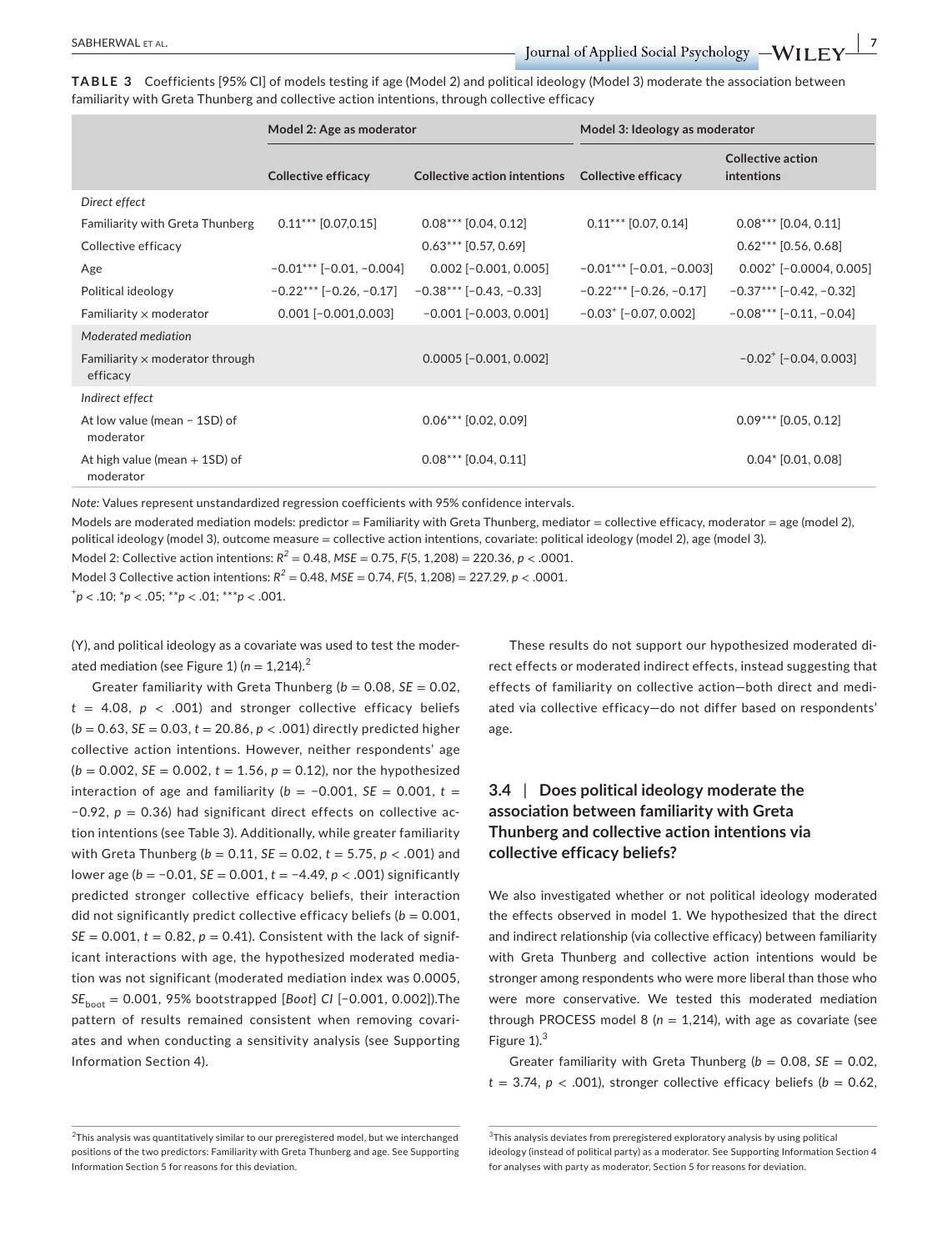

**FIGURE 2** Conditional effects of familiarity with Greta Thunberg on collective action intentions at values of the moderator political ideology. Graphed using the Johnson-Neyman method

 $SE = 0.03$ ,  $t = 20.74$ ,  $p < .001$ ) and more liberal political ideology (*b* = −0.37, *SE* = 0.02, *t* = −14.97, *p* < .001) predicted higher collective action intentions. Further, as hypothesized, the interaction between familiarity and political ideology significantly predicted collective action intentions (direct effect: *b* = −0.08, *SE* = 0.02, *t* = −4.36, *p* < .001). Probing this significant interaction using the Johnson-Neyman procedure (Hayes & Matthes, 2009; Johnson & Neyman, 1936) suggested that as expected, familiarity with Greta Thunberg had a stronger association with collective action intentions among those who are more liberal (at  $1.94$  [mean-*SD*]:  $b = 0.16$ , *p* < .001) than those who are more conservative (at 4.11 [mean + *SD*]: *b* = −0.01, *p* = 0.072), indicating a lack of a direct association between familiarity with Greta Thunberg and collective action intentions for conservatives (See Figure 2).

Additionally, greater familiarity with Greta Thunberg ( $b = 0.11$ ,  $SE = 0.02$ ,  $t = 5.51$ ,  $p < .001$ ) and more liberal political ideology ( $b =$ −0.22, *SE* = 0.02, *t* = −9.37, *p* < .001) predicted stronger collective efficacy beliefs. Moreover, and pertinent to our hypotheses, the interaction between familiarity and political ideology also marginally predicted collective efficacy beliefs (*b* = −0.03, *SE* = 0.02, *t* = −1.83,  $p = 0.07$ ). Although marginally significant, probing this interaction revealed that, albeit present for both liberals and conservatives, familiarity with Greta Thunberg had a stronger association with collective efficacy beliefs among those who are more liberal (at 1.94 [mean-*SD*]:  $b = 0.14$ ,  $p < .001$ ) than those who are more conservative  $(at 4.11$  [mean + *SD*]:  $b = 0.07$ ,  $p = 0.01$ ).

Though nonsignificant, the moderated mediation index: −0.02, *SE*<sub>boot</sub> = 0.01, 95% *BootCI*[−0.04, 0.003]) suggested a pattern of results consistent with our hypothesized model (Figure 1). The indirect effect of familiarity with Greta Thunberg on collective action intentions, through collective efficacy, was stronger among more liberal (indirect effect at 1.94 [mean-*SD*]:  $b = 0.09$ ,  $SE_{boot} = 0.02$ , 95% Boot*CI* (-0.04, 0.003), than more conservative respondents (indirect effect at 4.11 [mean  $+$  *SD*]:  $b = 0.04$ ,  $SE_{\text{boot}} = 0.02$ , 95% Boot*Cl* [0.006, 0.08]) (See Table 3).

The pattern of findings remained consistent when removing the covariate, when conducting a sensitivity analysis, and when interchanging political ideology with political party (See Supporting Information Section 4). These results support our hypotheses, suggesting that the association between familiarity with Greta Thunberg and collective action—both direct and mediated via collective efficacy—is stronger among liberals than conservatives.

## **3.5** | **Do collective efficacy beliefs mediate the association between familiarity with Greta Thunberg and collective action intentions when controlling for support for climate activism?**

As an additional test of the "Greta Thunberg Effect," we tested whether familiarity with a specific climate activist, namely Greta Thunberg, could predict participants' collective action intentions, after taking into consideration their support for climate activists in general. In particular, we tested whether the associations between familiarity with Greta Thunberg, collective efficacy beliefs, and collective action intentions would be present even after statistically controlling for respondents' support for climate activism. This post hoc analysis allowed us to situate the effect of familiarity with Greta Thunberg within respondents' overall engagement with and support of climate activism in general.

We tested the robustness of familiarity in our mediation model through PROCESS model 4 ( $n = 1,210$ ), with support for climate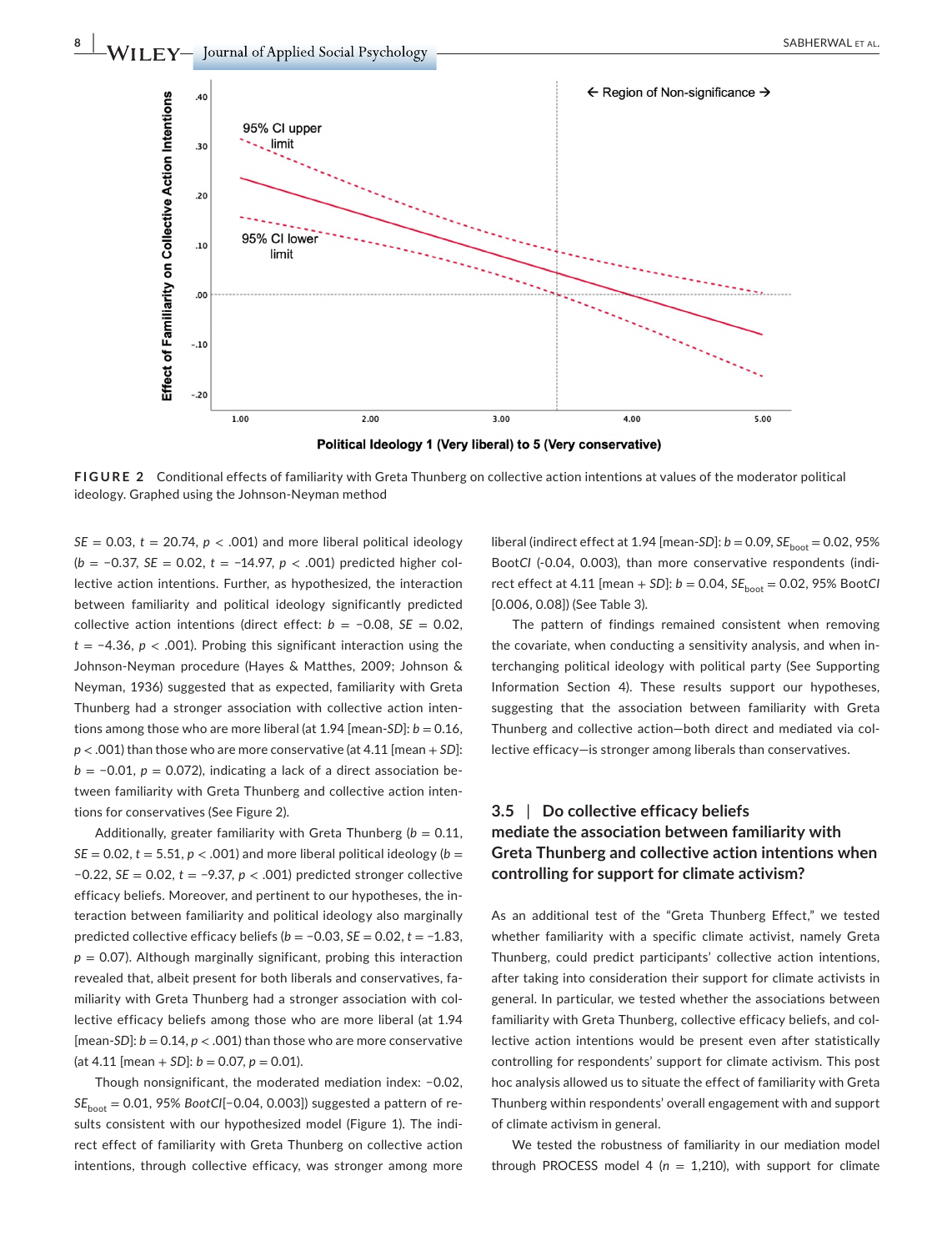**TABLE 4** Coefficients [95% CI] of mediation (Model 1) measuring association between familiarity with Greta Thunberg and collection action intentions, controlling for support for climate activism

|                                        | Collective efficacy        | Collective action<br>intentions |
|----------------------------------------|----------------------------|---------------------------------|
| Direct effects                         |                            |                                 |
| Familiarity with<br>Greta Thunberg     | $0.08***$ [0.05, 0.12]     | $0.07***$ [0.03, 0.10]          |
| Collective efficacy                    |                            | $0.41***$ [0.35, 0.46]          |
| Indirect effect                        |                            |                                 |
| <b>Familiarity through</b><br>efficacy |                            | $0.03***$ [0.02, 0.05]          |
| Covariates                             |                            |                                 |
| Support for<br>climate activism        | $0.27***$ [0.23, 0.31]     | $0.59***$ [0.55, 0.63]          |
| Age                                    | $-0.01***$ [-0.01, -0.003] | $-0.003$ $[-0.003, 0.002]$      |
| Political ideology                     | $-0.03$ [ $-0.08$ , 0.03]  | $-0.10***$ [-0.15. -0.05]       |

*Note:* Values represent unstandardized regression coefficients with 95% confidence intervals.

Model is a simple mediation model with familiarity with Greta Thunberg as predictor, collective efficacy as mediator, collective action intentions as the dependent measure, and support for climate activists, political ideology and age as covariates.

Collective action intentions:  $R^2 = 0.57$ ,  $MSE = 0.62$ ,  $F(5, 1,205) =$ 423.16, *p* < .0001

\**p* < .05; \*\**p* < .01; \*\*\**p* < .001.

activists, age, and political ideology as covariates. $\rm ^4$  Familiarity with Greta Thunberg positively predicted collective action intentions (total effect: *b* [unstandardized] = 0.10, *SE* = 0.02, *t* = 5.50, *p* < .001; direct effect:  $b = 0.07$ ,  $SE = 0.02$ ,  $t = 3.91$ ,  $p < .001$ ) and collective efficacy beliefs ( $b = 0.08$ ,  $SE = 0.02$ ,  $t = 4.71$ ,  $p < .001$ ). Collective efficacy beliefs ( $b = 0.41$ ,  $SE = 0.03$ ,  $t = 15.14$ ,  $p < .001$ ) also had a direct effect on collective action intentions. Moreover, collective efficacy beliefs mediated the effect of familiarity with Greta Thunberg on collective action intentions (indirect effect:  $b = 0.03$ ,  $\beta = 0.04$ ,  $SE_{boot} = 0.01$ , 95% Boot*CIs* [0.02, 0.05]; see Table 4). The results remained consistent when removing political ideology and age from the model and when conducting sensitivity analysis (see Supporting Information Section 4).

Results from this post hoc mediation controlling for support suggest that those who are more familiar with Greta Thunberg have stronger collective efficacy beliefs and (in turn) greater collective action intentions even when accounting for their general support for climate activism.

### **4** | **DISCUSSION**

Taken together, our results provide preliminary evidence in support of the "Greta Thunberg Effect." Those who were more familiar with

 **SABHERWAL ET AL. 1999**  $\blacksquare$  **DEVIORS** *LWILEY* **DUITER ALL EXECUTE:** 

Greta Thunberg were more likely than those who were less familiar to intend to take collective action to reduce global warming. Also, in support of our hypotheses, collective efficacy mediated this effect. This suggests that familiarity with Greta Thunberg is related to individuals' greater sense of collective efficacy—the belief that, by working together with like-minded others, they can reduce global warming—and, may in turn motivate them to take collective actions to reduce global warming. The post hoc analysis underscored the role of familiarity in potentially predicting collective action on climate change by showing that familiarity with Greta Thunberg was associated individuals' collective efficacy beliefs and collective action intentions even after accounting for their support for climate activists.

Consistent with the SIMPEA's hypothesized association between collective efficacy and collective action (Fritsche et al., 2018; Roser-Renouf et al., 2014), we find that collective efficacy positively predicts collective action. Extending previous research that has identified psychological mechanisms including appraisal of injustice, collective efficacy, affect, and social identification as factors that predict collective action intentions (Becker & Tausch, 2015; van Zomeren & Iyer, 2009), our findings suggest that exposure to inspirational young public figures like Greta Thunberg is associated with stronger collective efficacy beliefs, and greater intentions to take collective action.

Contrary to our hypothesis, we find that familiarity with Greta Thunberg predicts collective action intentions at a similar magnitude across all ages. Although overall, younger adults have stronger collective efficacy beliefs and collective action intentions, familiarity with Greta Thunberg did not affect younger and older adults differently. This finding suggests that Greta Thunberg may be able to motivate collective action among individuals of all ages. However, since our findings are correlational and contingent only on familiarity, we cannot rule out the possibility that Greta Thunberg indirectly contributes to the stronger collective efficacy and collective action intentions among younger (than older) adults. Accounts of millions of youth joining Fridays for Future, and students becoming climate activists (Nevett, 2019; Wood, 2020) highlight Greta Thunberg's role in motivating climate activism among youth. It is possible that due to her identity as a "teenager," teenagers (a group that was largely not included in our sample) might feel the strongest social identification with her, whereas adults of all ages (18+)-including young adultsexperience a lower level of social identification with her than teenagers, but the same level as other adults. Age-based differences may also vary across countries, with individuals identifying more strongly with other aspects of social identity in some contexts. For example, in the United States, where support for climate change mitigation is politically polarized (Ballew et al., 2020; McCright et al., 2014), politicized identities may have a stronger influence in moderating the "Greta Thunberg Effect" among adults.

In contrast to age, political ideology moderated the (direct) "Greta Thunberg Effect" such that familiarity with Greta Thunberg was related to higher collective action intentions among liberals but not conservatives. The moderated direct effect is consistent

<sup>&</sup>lt;sup>4</sup>This analysis deviates from preregistered analysis because it was planned and conducted post hoc after assessing findings from models 1, 2, and 3.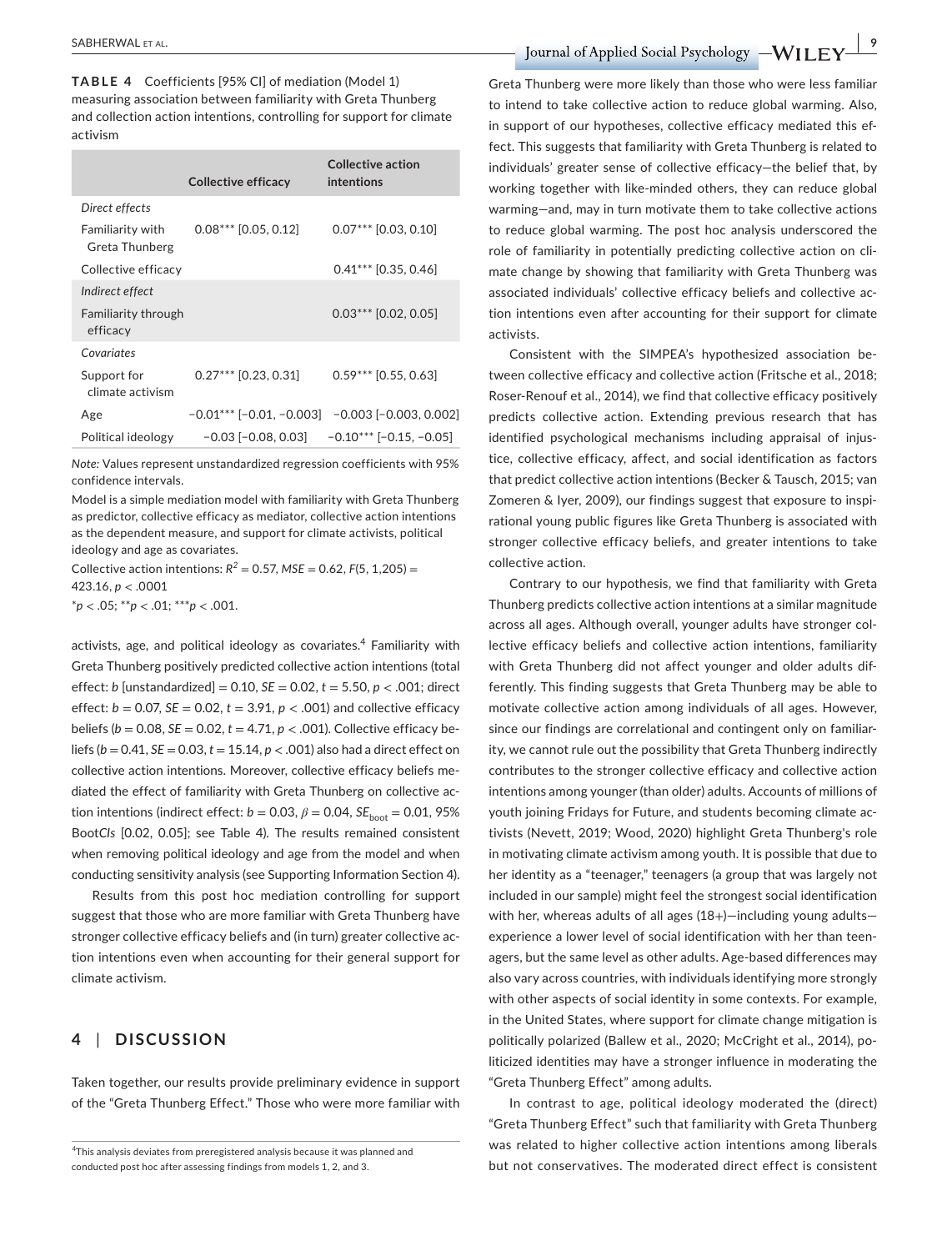**10 IDEX 10 IDEX 10 IDEX 10 IDEX 10 IDEX 10 IDEX 10 IDEX 10 IDEX 10 IDEX 10 IDEX 10 IDEX 10 IDEX 10 IDEX 10 IDEX 10 IDEX 10 IDEX 10 IDEX 10 IDEX 10 IDEX 10 IDEX 10 IDEX 10 IDEX 1** 

with studies showing that groups with politicized identities feel greater motivation for collective action than those with nonpoliticized identities (Simon & Klandermans, 2001; van Zomeren et al., 2008). In the case of identification with Greta Thunberg, those who associate with her due to their shared political ideology may be more motivated to act on behalf of their group than those who share demographic features like age. Interestingly, although stronger among liberals, the indirect effect of familiarity on collective action via collective efficacy was present among both liberals and conservatives. Thus, unlike climate change-related partisan messengers who are accepted by their political ingroup but rejected by their outgroup (Van Boven et al., 2018), Greta Thunberg may be able to heighten collective efficacy beliefs and inspire collective action across the political spectrum. However, greater familiarity with Greta Thunberg may be more strongly associated with greater collective action intentions among individuals who are more liberal (than conservative).

Although alternative explanations are possible, we have some statistical and theoretical evidence against alternative paths, that is, that collective action intentions (directly and mediated by collective efficacy)—would predict familiarity with Greta Thunberg. We find that a reversed mediation, that is, that collective action intentions would predict familiarity with Greta Thunberg and that collective efficacy beliefs would mediate this relationship, explains only 9% of the variance in familiarity whereas our original simple mediation model (model 1) explains 48% of the variance in collective action intentions (See Supporting Information Section 4). Moreover, maximum likelihood structural equation modeling showed that our hypothesized mediation had a superior model fit than did the reverse mediation. There is also much theoretical work to support our hypothesized claims that by instilling hope for social change and raising individuals' sense of self-efficacy, Greta Thunberg can raise collective action intentions and efficacy (Fritsche et al., 2018; Mummendey et al., 1999; van Zomeren et al., 2008). In sum, the reverse effect of collective action intentions on familiarity with Greta Thunberg is not corroborated by statistical or theoretical evidence.

Our findings have implications for understanding and enhancing young inspirational leaders' impact. We find that familiarity with Greta Thunberg is related to stronger collective efficacy and higher collective action intentions. This finding is preliminary evidence that youth public figures like Greta Thunberg who highlight intergenerational injustice (in calls to action) may be able to shape collective efficacy and motivate individuals to participate in collective action on global warming. We also find that, as predicted based on SIMPEA, the association between familiarity with Greta Thunberg and collective action intentions was stronger among adults who share Greta Thunberg's liberal political ideology. However, this interaction between familiarity with Greta Thunberg and political ideology might not be present among youth and adolescents because their political identities are less crystalized than adults (Merelman, 1969). Greta Thunberg and other public figures could potentially enhance their impact across the political spectrum by appealing to aspects of their social identity—other than

their political ideology—that they are likely to share with the wider public.

#### **4.1** | **Limitations and Future directions**

The study has some limitations that future research could address. First, because we rely on an observational design, we cannot confidently offer any causal conclusions, account for alternative explanations (Fiedler et al., 2011), or discount the possibility of an exogenous variable driving the observed relationships. In particular, our study did not homogenize respondents' exposure to Greta Thunberg which can differ in its content (e.g., positive or negative), frequency, and delivery (e.g., news, speeches, memes etc.). Nonetheless, our findings offer evidence which is suggestive of the "Greta Thunberg Effect," and explain unique variance over and above general support for climate activism. Future research can confirm these findings with experimental data. For example, research could experimentally manipulate the content participants consume about Greta Thunberg and control for the kind of content they have consumed previously.

Second, familiarity with Greta Thunberg could be correlated with exposure to climate-related content and overall media consumption. We mitigated this limitation in part by controlling for political ideology, which correlates with (but does not fully account for) the type of climate change content individuals encounter (Bolin & Hamilton, 2018). Future studies can compare the effect of direct exposure to Greta Thunberg's message against vicarious exposure to her influence.

Third, we found that age was negatively correlated with familiarity (Table 1). Future research could test whether age influences the "Greta Thunberg Effect" at a different point in the model. For example, age might predict familiarity with Greta Thunberg. Additionally, according to SIMPEA, a sense of identification with a group, more so than merely belonging to a group, activates social identity processes that lead to pro-environmental action (Fritsche et al., 2018). Thus, future research could assess respondents' sense of identification with different age groups, instead of their age, as a moderator of the "Greta Thunberg Effect."

Fourth, future research could test why political identity moderates the effect of familiarity on collective efficacy. Potential explanations could be that political identities strengthen collective efficacy or that liberals and conservatives receive different information about Greta Thunberg (Swim et al., 2019). Fifth, future research can explore other mechanisms of collective action, such as political engagement and the role of affect. Lastly, future studies could replicate these results with teenagers and children in different countries (e.g., Sweden).

#### **4.2** | **Conclusion**

Arguably the most popular climate activist of our time, Greta Thunberg is simultaneously heralded as Time Magazine's Person of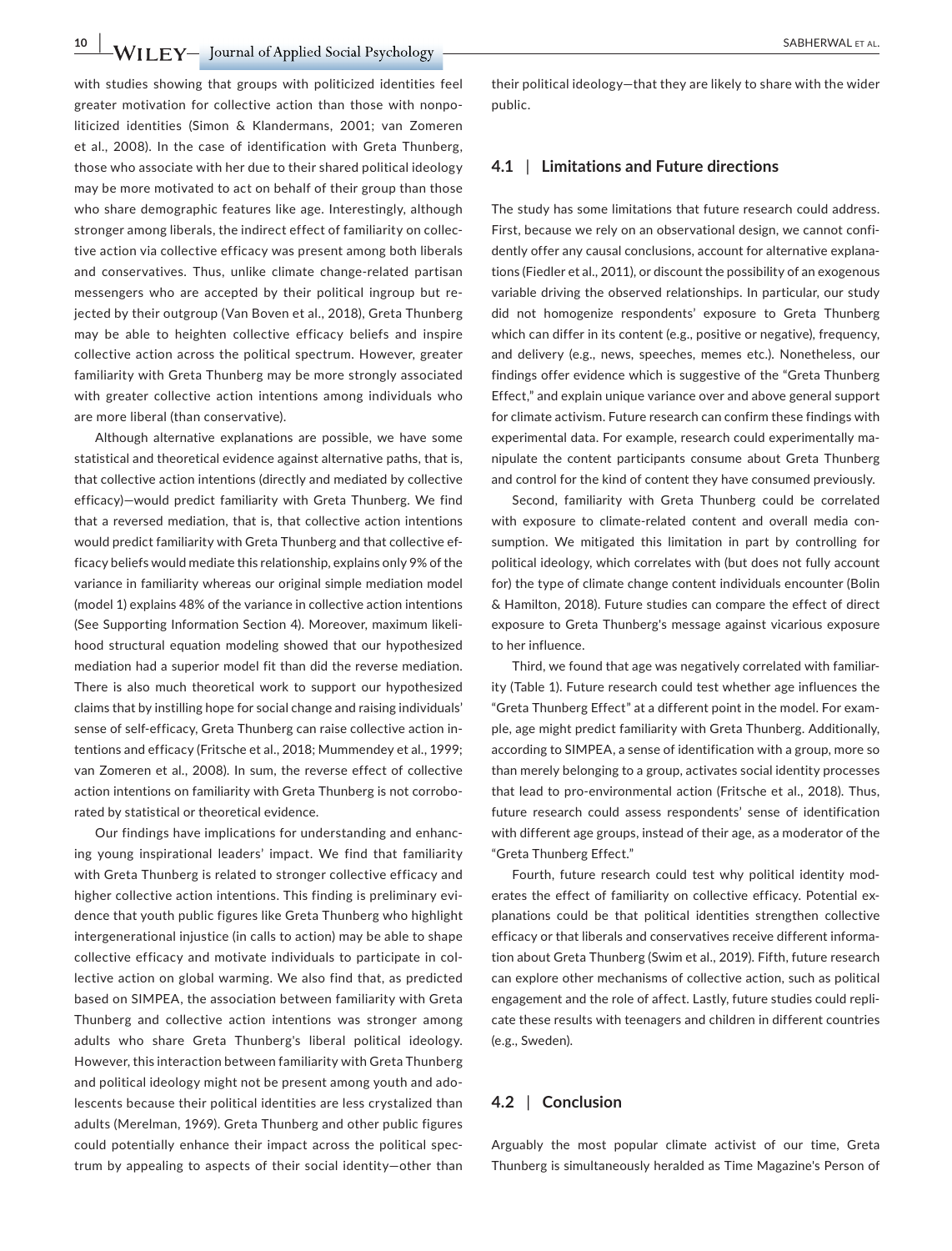the Year by some, and asked to "work on her anger management issues" by others (Alter et al., 2019; McCarthy, 2019). The present study, to date, is one of the first to present empirical evidence supporting the "Greta Thunberg Effect," and to offer a potential explanation of why a young leader could be a powerful influence on collective action. We find that familiarity with Greta Thunberg is related to greater intentions to take collective action and that collective efficacy beliefs account for this effect. Not restricted to younger adults, familiarity with Greta Thunberg predicts collective action intentions across all ages. Moreover, though stronger among liberals, the indirect effect via collective efficacy is also present among conservatives and is robust even when controlling for individuals' overall support for climate activism. These findings suggest that Greta Thunberg's calls to action could motivate public action across the political spectrum.

#### **ORCID**

*Anandita Sabherw[al](https://orcid.org/0000-0002-2939-4969)* <https://orcid.org/0000-0001-8825-6251> *Matthew T. Ballew* <https://orcid.org/0000-0002-2939-4969> *Sander van der [Lind](https://orcid.org/0000-0002-6902-6132)en* <https://orcid.org/0000-0002-0269-1744> *Abel Gustafson* <https://orcid.org/0000-0002-6902-6132> *Matthew H. Goldbe[rg](https://orcid.org/0000-0003-3409-9187)* <https://orcid.org/0000-0003-1267-7839> *Edward W. Maibach* <https://orcid.org/0000-0003-3409-9187> *John E. Kotcher* <http://orcid.org/0000-0003-4789-1384> Janet K. Swim **b** <https://orcid.org/0000-0002-3279-1308> *Seth A. Rosenthal* <https://orcid.org/0000-0003-0950-2261> *Anthony Leiserowitz* <https://orcid.org/0000-0001-5349-409X>

#### **REFERENCES**

- Alter, C., Haynes, S., & Worland, J. (2019). Greta Thunberg is TIME's 2019 person of the year. *Time*. [https://time.com/person-of-the-year-2019](https://time.com/person-of-the-year-2019-greta-thunberg/) [greta-thunberg/](https://time.com/person-of-the-year-2019-greta-thunberg/)
- Ballew, M. T., Goldberg, M. H., Rosenthal, S. A., Cutler, M. J., & Leiserowitz, A. (2019). Climate change activism among Latino and White Americans. *Frontiers in Communication*, *3*, 58. [https://doi.](https://doi.org/10.3389/fcomm.2018.00058) [org/10.3389/fcomm.2018.00058](https://doi.org/10.3389/fcomm.2018.00058)
- Ballew, M. T., Marlon, J., Rosenthal, S., Gustafson, A., Kotcher, J., Maibach, E., & Leiserowitz, A. (2019). *Do younger generations care more about global warming?*. Yale Program on Climate Change Communication. [https://climatecommunication.yale.edu/publi](https://climatecommunication.yale.edu/publications/do-younger-generations-care-more-about-global-warming/) [cations/do-younger-generations-care-more-about-global-warmi](https://climatecommunication.yale.edu/publications/do-younger-generations-care-more-about-global-warming/) [ng/](https://climatecommunication.yale.edu/publications/do-younger-generations-care-more-about-global-warming/)
- Ballew, M. T., Pearson, A. R., Goldberg, M. H., Rosenthal, S. A., & Leiserowitz, A. (2020). Does socioeconomic status moderate the political divide on climate change? The roles of education, income, and individualism. *Global Environmental Change*, *60*, 102024. [https://doi.](https://doi.org/10.1016/j.gloenvcha.2019.102024) [org/10.1016/j.gloenvcha.2019.102024](https://doi.org/10.1016/j.gloenvcha.2019.102024)
- Bandura, A. (1997). *Selfefficacy: The exercise of control*. W.H, Freeman and Company.
- Becker, J. C., & Tausch, N. (2015). A dynamic model of engagement in normative and non-normative collective action: Psychological antecedents, consequences, and barriers. *European Review of Social Psychology*, *26*(1), 43–92. [https://doi.org/10.1080/10463](https://doi.org/10.1080/10463283.2015.1094265) [283.2015.1094265](https://doi.org/10.1080/10463283.2015.1094265)
- Belam, M., & Staff, G. (2019, September 26). Greta Thunberg: Teenager on a global mission to 'make a difference'. *The Guardian*. [https://](https://www.theguardian.com/environment/2019/sep/26/greta-thunberg-teenager-on-a-global-mission-to-make-a-difference) [www.theguardian.com/environment/2019/sep/26/greta-thunberg](https://www.theguardian.com/environment/2019/sep/26/greta-thunberg-teenager-on-a-global-mission-to-make-a-difference)[teenager-on-a-global-mission-to-make-a-difference](https://www.theguardian.com/environment/2019/sep/26/greta-thunberg-teenager-on-a-global-mission-to-make-a-difference)

 **SABHERWAL ET AL. 11** SABHERWAL ET AL. **11** SABHERWAL ET AL.

- Bolin, J. L., & Hamilton, L. C. (2018). The news you choose: News media preferences amplify views on climate change. *Environmental Politics*, *27*(3), 455–476. [https://doi.org/10.1080/09644](https://doi.org/10.1080/09644016.2018.1423909) [016.2018.1423909](https://doi.org/10.1080/09644016.2018.1423909)
- Cialdini, R. B., & Goldstein, N. J. (2004). Social influence: Compliance and conformity. *Annual Review of Psychology*, *55*, 591–621.
- Cohen, A. (2020). Jeff Bezos commits \$10 billion to new bezos earth fund. *Forbes*. [https://www.forbes.com/sites/arielcohen/2020/02/24/](https://www.forbes.com/sites/arielcohen/2020/02/24/jeff-bezos-commits-10-billion-to-new-bezos-earth-fund/#66c7c50346f9) [jeff-bezos-commits-10-billion-to-new-bezos-earth-fund/#66c7c](https://www.forbes.com/sites/arielcohen/2020/02/24/jeff-bezos-commits-10-billion-to-new-bezos-earth-fund/#66c7c50346f9) [50346f9](https://www.forbes.com/sites/arielcohen/2020/02/24/jeff-bezos-commits-10-billion-to-new-bezos-earth-fund/#66c7c50346f9)
- Cohen-Chen, S., & Van Zomeren, M. (2018). Yes we can? Group efficacy beliefs predict collective action, but only when hope is high. *Journal of Experimental Social Psychology*, *77*, 50–59. [https://doi.org/10.1016/j.](https://doi.org/10.1016/j.jesp.2018.03.016) [jesp.2018.03.016](https://doi.org/10.1016/j.jesp.2018.03.016)
- Doherty, K. L., & Webler, T. N. (2016). Social norms and efficacy beliefs drive the Alarmed segment's public-sphere climate actions. *Nature Climate Change*, *6*(9), 879–884. [https://doi.org/10.1038/nclim](https://doi.org/10.1038/nclimate3025) [ate3025](https://doi.org/10.1038/nclimate3025)
- Feldman, L., Hart, P. S., Leiserowitz, A., Maibach, E., & Roser-Renouf, C. (2017). Do hostile media perceptions lead to action? The role of hostile media perceptions, political efficacy, and ideology in predicting climate change activism. *Communication Research*, *44*(8), 1099–1124.
- Fiedler, K., Schott, M., & Meiser, T. (2011). What mediation analysis can (not) do. *Journal of Experimental Social Psychology*, *47*(6), 1231–1236. <https://doi.org/10.1016/j.jesp.2011.05.007>
- Fielding, K. S., Hornsey, M. J., & Swim, J. K. (2014). Developing a social psychology of climate change. *European Journal of Social Psychology*, *44*(5), 413–420. <https://doi.org/10.1002/ejsp.2058>
- Fielding, K. S., Hornsey, M. J., Thai, H. A., & Toh, L. L. (2020). Using ingroup messengers and ingroup values to promote climate change policy. *Climatic Change*, *158*(2), 181–199. [https://doi.org/10.1007/](https://doi.org/10.1007/s10584-019-02561-z) [s10584-019-02561-z](https://doi.org/10.1007/s10584-019-02561-z)
- Fritsche, I., Barth, M., Jugert, P., Masson, T., & Reese, G. (2018). A social identity model of pro-environmental action (SIMPEA). *Psychological Review*, *125*(2), 245–269. [https://doi.org/10.1037/](https://doi.org/10.1037/rev0000090) [rev0000090](https://doi.org/10.1037/rev0000090)
- Geiger, N., & Swim, J. K. (2016). Climate of silence: Pluralistic ignorance as a barrier to climate change discussion. *Journal of Environmental Psychology*, *47*, 79–90. [https://doi.org/10.1016/j.](https://doi.org/10.1016/j.jenvp.2016.05.002) [jenvp.2016.05.002](https://doi.org/10.1016/j.jenvp.2016.05.002)
- Gibson, C. B. (2003). The efficacy advantage: Factors related to the formation of group efficacy. *Journal of Applied Social Psychology*, *33*(10), 2153–2186. [https://doi.org/10.1111/j.1559-1816.2003.](https://doi.org/10.1111/j.1559-1816.2003.tb01879.x) [tb01879.x](https://doi.org/10.1111/j.1559-1816.2003.tb01879.x)
- Gifford, R. (2011). The dragons of inaction: Psychological barriers that limit climate change mitigation and adaptation. *American Psychologist*, *66*(4), 290–302.<https://doi.org/10.1037/a0023566>
- Goddard, R. D., Hoy, W. K., & Hoy, A. W. (2004). Collective efficacy beliefs: Theoretical developments, empirical evidence, and future directions. *Educational Researcher*, *33*(3), 3–13. [https://doi.](https://doi.org/10.3102/0013189X033003003) [org/10.3102/0013189X033003003](https://doi.org/10.3102/0013189X033003003)
- Goldberg, M. H., van der Linden, S., Leiserowitz, A., & Maibach, E. (2020). Perceived social consensus can reduce ideological biases on climate change. *Environment and Behavior*, *52*(5), 495–517. [https://doi.](https://doi.org/10.1177/0013916519853302) [org/10.1177/0013916519853302](https://doi.org/10.1177/0013916519853302)
- Hamann, K. R. S., & Reese, G. (2020). My Influence on the world (of others): Goal efficacy beliefs and efficacy affect predict private, public, and activist pro-environmental behavior. *Journal of Social Issues*, *76*(1), 35–53.<https://doi.org/10.1111/josi.12369>
- Hayes, A. F. (2017). *Introduction to mediation, moderation, and conditional process analysis, second edition: A regression-based approach*. Guilford Publications.
- Hayes, A. F., & Matthes, J. (2009). Computational procedures for probing interactions in OLS and logistic regression: SPSS and SAS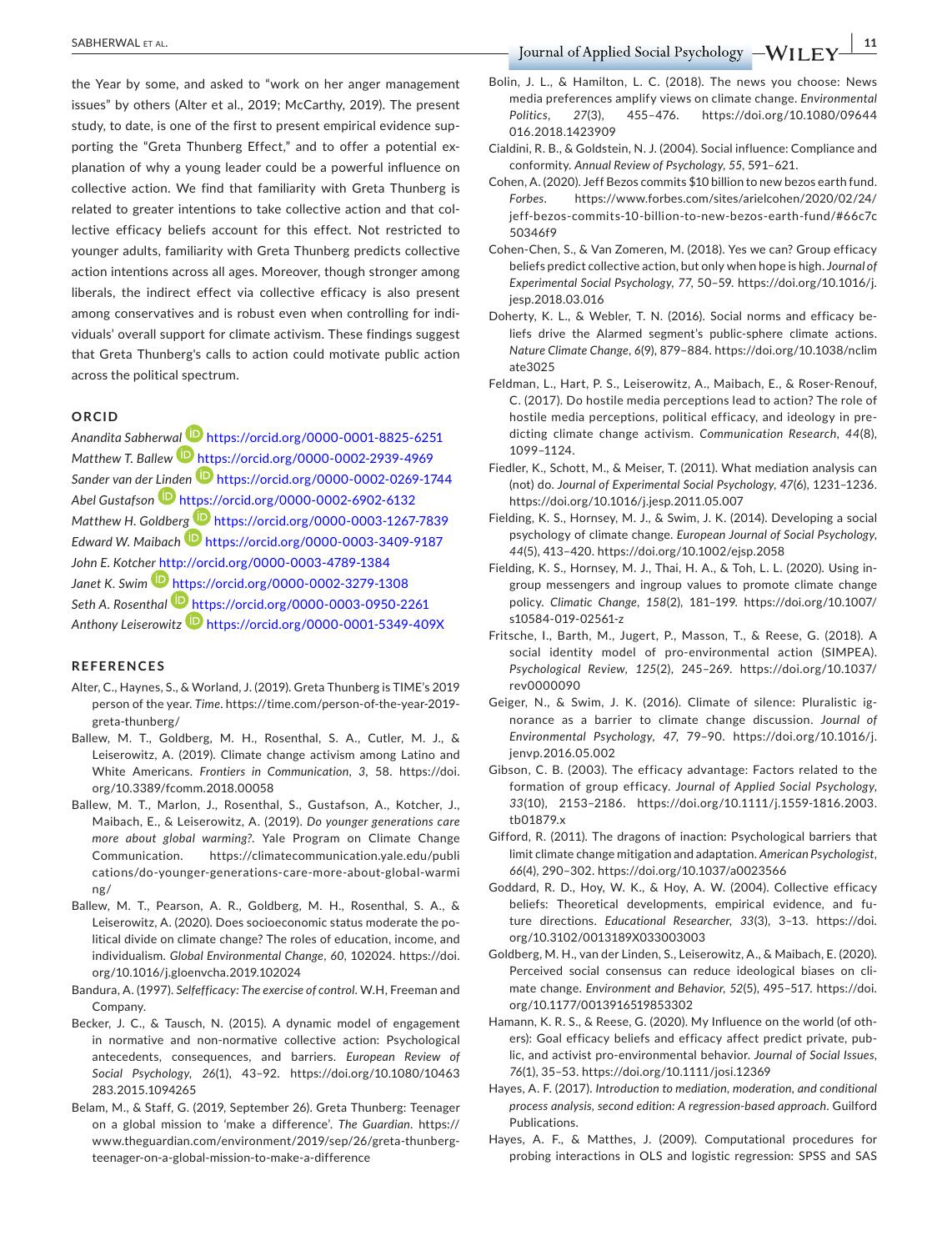implementations. *Behavior Research Methods*, *41*(3), 924–936. <https://doi.org/10.3758/BRM.41.3.924>

- Hogg, M. A., & Turner, J. C. (1987). Intergroup behaviour, self-stereotyping and the salience of social categories. *British Journal of Social Psychology*, *26*(4), 325–340. [https://doi.org/10.1111/j.2044-8309.1987.tb007](https://doi.org/10.1111/j.2044-8309.1987.tb00795.x) [95.x](https://doi.org/10.1111/j.2044-8309.1987.tb00795.x)
- IPCC. (2019). Strengthening and implementing the global response. In *Special report on global warming of 1.5 C*.
- Johnson, P. O., & Neyman, J. (1936). Tests of certain linear hypotheses and their application to some educational problems. *Statistical Research Memoirs*, *1*, 57–93.
- Johnson, S. (2019, October 1). The 'Greta effect': Can Thunberg's activism actually change policy? *Big Think*. [https://bigthink.com/polit](https://bigthink.com/politics-current-affairs/greta-effect?rebelltitem=1#rebelltitem1?rebelltitem=1) [ics-current-affairs/greta-effect?rebelltitem](https://bigthink.com/politics-current-affairs/greta-effect?rebelltitem=1#rebelltitem1?rebelltitem=1)=1#rebelltitem1?rebel [ltitem](https://bigthink.com/politics-current-affairs/greta-effect?rebelltitem=1#rebelltitem1?rebelltitem=1)=1
- Kolbert, E. (2018). Listening to James Hansen on climate change, thirty years ago and now. *The New Yorker*. [https://www.newyorker.com/](https://www.newyorker.com/news/daily-comment/listening-to-james-hansen-on-climate-change-thirty-years-ago-and-now) [news/daily-comment/listening-to-james-hansen-on-climate-chang](https://www.newyorker.com/news/daily-comment/listening-to-james-hansen-on-climate-change-thirty-years-ago-and-now) [e-thirty-years-ago-and-now](https://www.newyorker.com/news/daily-comment/listening-to-james-hansen-on-climate-change-thirty-years-ago-and-now)
- Landmann, H., & Rohmann, A. (2020). Being moved by protest: Collective efficacy beliefs and injustice appraisals enhance collective action intentions for forest protection via positive and negative emotions. *Journal of Environmental Psychology*, *71*, 101491. [https://doi.](https://doi.org/10.1016/j.jenvp.2020.101491) [org/10.1016/j.jenvp.2020.101491](https://doi.org/10.1016/j.jenvp.2020.101491)
- Leiserowitz, A., Maibach, E., Kotcher, J., Bergquist, P., Ballew, M. T., Goldberg, M., & Gustafson, A. (2019). *Climate change in the American mind: November 2019*. Yale Program on Climate Change Communication.
- Leiserowitz, A., Maibach, E., Rosenthal, S., Kotcher, J., Bergquist, P., Gustafson, A., Ballew, M., & Goldberg, M. (2020). *Politics & global warming, April 2020*. Yale Program on Climate Change Communication.
- Leiserowitz, A., Rosenthal, S., Kotcher, J., Bergquist, P., Gustafson, A., Ballew, M., & Goldberg, M. (2019). *Climate activism: Beliefs, attitudes, and behaviors, November 2019*. Yale Program on Climate Change Communication.
- Lubell, M., Zahran, S., & Vedlitz, A. (2007). Collective action and citizen responses to global warming. *Political Behavior*, *29*(3), 391–413. <https://doi.org/10.1007/s11109-006-9025-2>
- Maibach, E., Leiserowitz, A., Roser-Renouf, C., Myers, T., Rosenthal, S., & Feinberg, G. (2015). *The Francis Effect: How Pope Francis changed the conversation about global warming*. George Mason University Center for Climate Change Communication.
- Marlon, J. R., Bloodhart, B., Ballew, M. T., Rolfe-Redding, J., Roser-Renouf, C., Leiserowitz, A., & Maibach, E. (2019). How hope and doubt affect climate change mobilization. *Frontiers in Communication*, *4*, 20.<https://doi.org/10.3389/fcomm.2019.00020>
- McCarthy, T. (2019, December 12). "Currently chilling": Greta Thunberg ridicules Trump's angry tweets. *The Guardian*. [https://www.theguar](https://www.theguardian.com/us-news/2019/dec/12/trump-angry-tweets-greta-thunberg-prompt-humorous-response-teen-activist)[dian.com/us-news/2019/dec/12/trump-angry-tweets-greta-thunb](https://www.theguardian.com/us-news/2019/dec/12/trump-angry-tweets-greta-thunberg-prompt-humorous-response-teen-activist) [erg-prompt-humorous-response-teen-activist](https://www.theguardian.com/us-news/2019/dec/12/trump-angry-tweets-greta-thunberg-prompt-humorous-response-teen-activist)
- McCright, A. M., Dunlap, R. E., & Xiao, C. (2014). Increasing Influence of Party Identification on Perceived Scientific Agreement and Support for Government Action on Climate Change in the United States, 2006–12. *Weather, Climate, and Society*, *6*(2), 194–201. [https://doi.](https://doi.org/10.1175/WCAS-D-13-00058.1) [org/10.1175/WCAS-D-13-00058.1](https://doi.org/10.1175/WCAS-D-13-00058.1)
- Merelman, R. M. (1969). The development of political ideology: A framework for the analysis of political socialization. *The American Political Science Review*, *63*(3), 750–767. <https://doi.org/10.2307/1954426>.
- Mummendey, A., Kessler, T., Klink, A., & Mielke, R. (1999). Strategies to cope with negative social identity: Predictions by social identity theory and relative deprivation theory. *Journal of Personality and Social Psychology*, *76*(2), 229–245. [https://doi.](https://doi.org/10.1037/0022-3514.76.2.229) [org/10.1037/0022-3514.76.2.229](https://doi.org/10.1037/0022-3514.76.2.229)
- Nevett, J. (2019, May 3). The schoolgirls seeking to save the world. *BBC News*. <https://www.bbc.com/news/world-48114220>
- *Piers Morgan mocks Greta Thunberg as he launches attack on extinction rebellion "hypocrites"*. (2019). [https://www.huffingtonpost.co.uk/](https://www.huffingtonpost.co.uk/entry/piers-morgan-gret-thunberg-extinction-rebellion-good-morning-britain_uk_5d9c5f7ee4b099389806106c) [entry/piers-morgan-gret-thunberg-extinction-rebellion-good-morni](https://www.huffingtonpost.co.uk/entry/piers-morgan-gret-thunberg-extinction-rebellion-good-morning-britain_uk_5d9c5f7ee4b099389806106c) [ng-britain\\_uk\\_5d9c5f7ee4b099389806106c](https://www.huffingtonpost.co.uk/entry/piers-morgan-gret-thunberg-extinction-rebellion-good-morning-britain_uk_5d9c5f7ee4b099389806106c)
- Reese, G., Hamann, K. R. S., Heidbreder, L. M., Loy, L. S., Menzel, C., Neubert, S., Tröger, J., & Wullenkord, M. C. (2020). SARS-Cov-2 and environmental protection: A collective psychology agenda for environmental psychology research. *Journal of Environmental Psychology*, *70*, 101444. <https://doi.org/10.1016/j.jenvp.2020.101444>

Reicher, S., & Hopkins, N. (2000). *Self and Nation*. SAGE.

- Roser-Renouf, C., Atkinson, L., Maibach, E., & Leiserowitz, A. (2016). Climate and Sustainability| The consumer as climate activist. *International Journal of Communication*, *10*, 4759–4783.
- Roser-Renouf, C., Maibach, E. W., Leiserowitz, A., & Zhao, X. (2014). The genesis of climate change activism: From key beliefs to political action. *Climatic Change*, *125*(2), 163–178. [https://doi.org/10.1007/](https://doi.org/10.1007/s10584-014-1173-5) [s10584-014-1173-5](https://doi.org/10.1007/s10584-014-1173-5)
- Seyranian, V. (2014). Social identity framing communication strategies for mobilizing social change. *The Leadership Quarterly*, *25*(3), 468– 486. <https://doi.org/10.1016/j.leaqua.2013.10.013>
- Shi, J., Hao, Z., Saeri, A. K., & Cui, L. (2015). The dual-pathway model of collective action: Impacts of types of collective action and social identity. *Group Processes & Intergroup Relations*, *18*(1), 45–65. [https://](https://doi.org/10.1177/1368430214524288) [doi.org/10.1177/1368430214524288](https://doi.org/10.1177/1368430214524288)
- Simon, B., & Klandermans, B. (2001). Politicized collective identity: A social psychological analysis. *American Psychologist*, *56*(4), 319–331. <https://doi.org/10.1037/0003-066X.56.4.319>
- Sparkman, G., & Attari, S. Z. (2020). Credibility, communication, and climate change: How lifestyle inconsistency and do-gooder derogation impact decarbonization advocacy. *Energy Research & Social Science*, *59*, 101290.<https://doi.org/10.1016/j.erss.2019.101290>
- Steffens, N. K., Schuh, S. C., Haslam, S. A., Pérez, A., & van Dick, R. (2015). 'Of the group' and 'for the group': How followership is shaped by leaders' prototypicality and group identification. *European Journal of Social Psychology*, *45*(2), 180–190. [https://doi.org/10.1002/](https://doi.org/10.1002/ejsp.2088) [ejsp.2088](https://doi.org/10.1002/ejsp.2088)
- *Strike Statistics*. (2020). Fridays for Future. [https://fridaysforfuture.org/](https://fridaysforfuture.org/what-we-do/strike-statistics/) [what-we-do/strike-statistics/](https://fridaysforfuture.org/what-we-do/strike-statistics/)
- Swim, J. K., Geiger, N., & Lengieza, M. L. (2019). Climate change marches as motivators for bystander collective action. *Frontiers in Communication*, *4*.<https://doi.org/10.3389/fcomm.2019.00004>
- *Take Action*. (2020). Fridays for Future. [https://fridaysforfuture.org/](https://fridaysforfuture.org/take-action/) [take-action/](https://fridaysforfuture.org/take-action/)
- Taylor, M., Pidd, H., & Murray, J. (2019, November 29). Hundreds of thousands of students join global climate strikes. *The Guardian*. [https://](https://www.theguardian.com/environment/2019/nov/29/hundreds-of-thousands-of-students-join-global-climate-strikes) [www.theguardian.com/environment/2019/nov/29/hundreds-of](https://www.theguardian.com/environment/2019/nov/29/hundreds-of-thousands-of-students-join-global-climate-strikes)[thousands-of-students-join-global-climate-strikes](https://www.theguardian.com/environment/2019/nov/29/hundreds-of-thousands-of-students-join-global-climate-strikes)

Thunberg, G. (2019). *No one is too small to make a difference*. Penguin.

Turner, J. C. (1982). Towards a cognitive redefinition of the social group. In H. Tajfel (Ed.), *Social identity and intergroup relations* (pp. 15–40). Cambridge University Press.

- Turner, J. C., Wetherell, M. S., & Hogg, M. A. (1989). Referent informational influence and group polarization. *British Journal of Social Psychology*, *28*(2), 135–147. [https://doi.org/10.1111/j.2044-8309.1989.tb008](https://doi.org/10.1111/j.2044-8309.1989.tb00855.x) [55.x](https://doi.org/10.1111/j.2044-8309.1989.tb00855.x)
- US Census Bureau. (2018). *Income, Poverty and Health Insurance Coverage in the U.S.: 2017*. Author. [https://www.census.gov/newsroom/press](https://www.census.gov/newsroom/press-releases/2018/income-poverty.html) [-releases/2018/income-poverty.html](https://www.census.gov/newsroom/press-releases/2018/income-poverty.html)
- Van Boven, L., Ehret, P. J., & Sherman, D. K. (2018). Psychological barriers to bipartisan public support for climate policy. *Perspectives on Psychological Science*, *13*(4), 492–507. [https://doi.org/10.1177/17456](https://doi.org/10.1177/1745691617748966) [91617748966](https://doi.org/10.1177/1745691617748966)